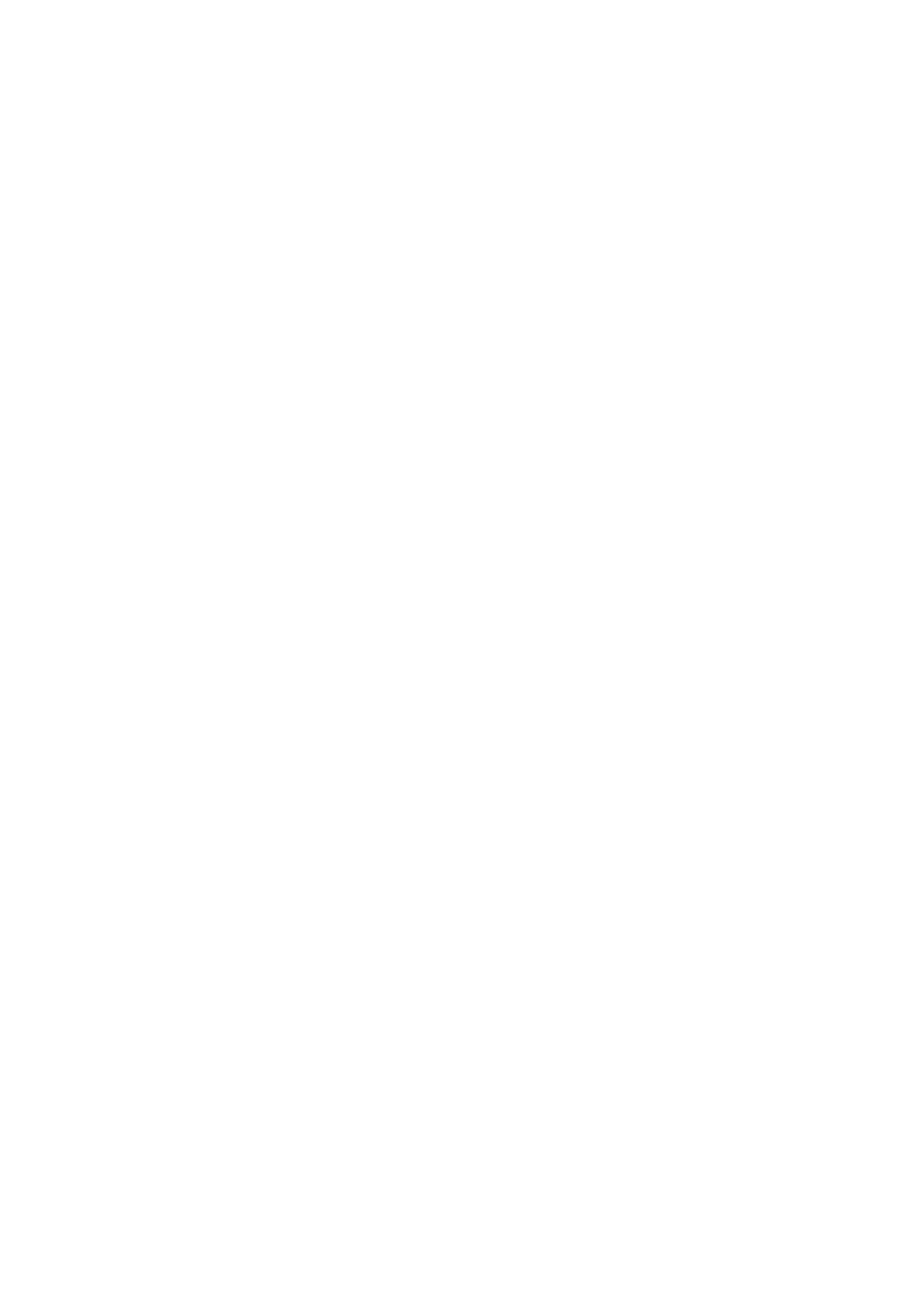## **Conveners Group**

## Wednesday 13 November 2019

## **CONTENTS**

| Col. |
|------|
|      |
|      |
|      |
|      |
|      |
|      |
|      |
|      |
|      |
|      |
|      |
|      |
|      |
|      |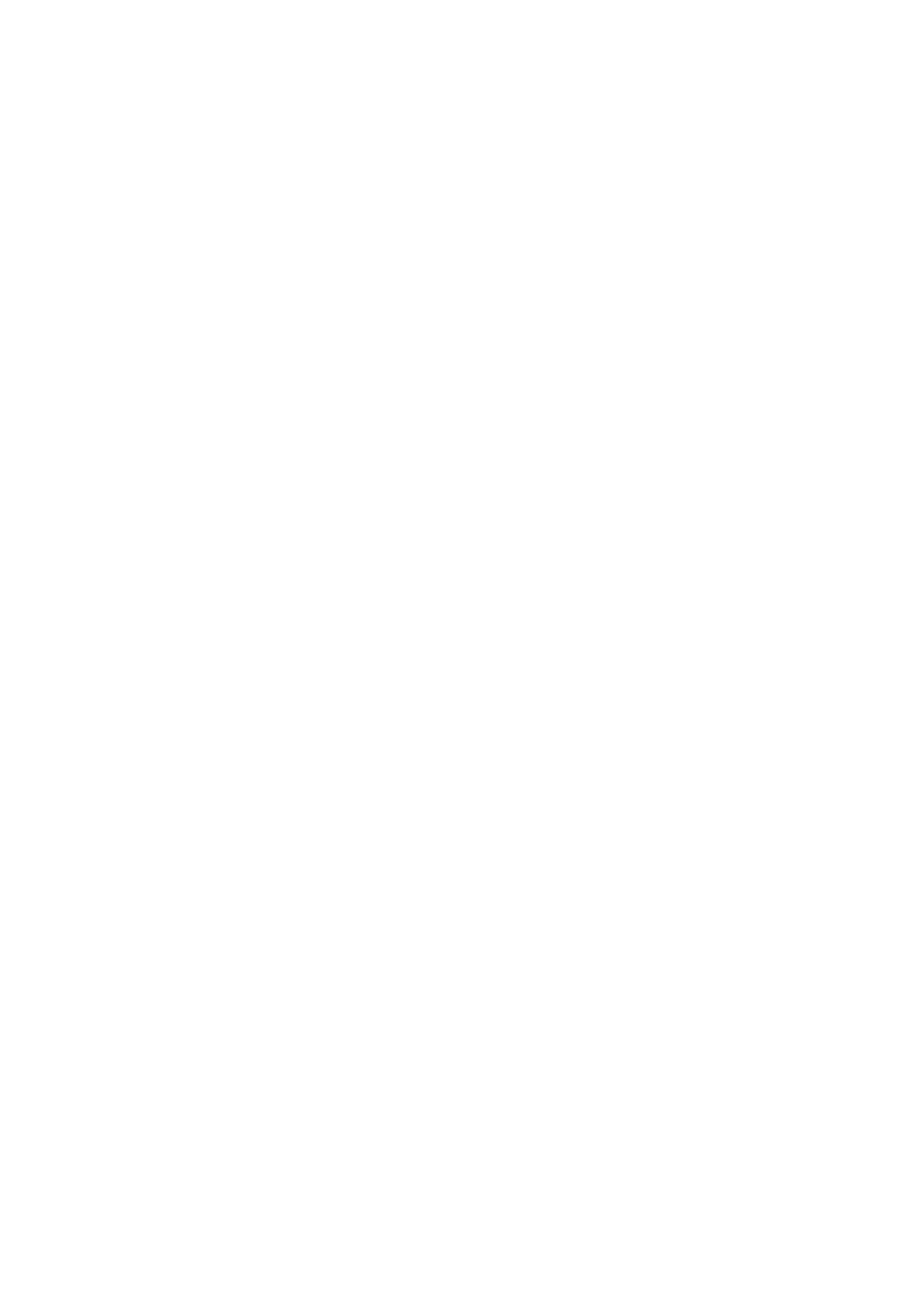## **CONVENERS GROUP**

**CONVENER**

\*The Deputy Presiding Officer (Christine Grahame)

**MEMBERS**

\*Clare Adamson (Convener, Education and Skills Committee) \*Bruce Crawford (Convener, Finance and Constitution Committee) Bob Doris (Convener, Social Security Committee) \*James Dornan (Convener, Local Government and Communities Committee) \*Bill Kidd (Convener, Standards, Procedures and Public Appointments Committee) \*Johann Lamont (Convener, Public Petitions Committee) \*Gordon Lindhurst (Convener, Economy, Energy and Fair Work Committee) \*Lewis Macdonald (Convener, Health and Sport Committee) \*Ruth Maguire (Convener, Equalities and Human Rights Committee) Jenny Marra (Convener, Public Audit and Post-legislative Scrutiny Committee) \*Gillian Martin (Convener, Environment, Climate Change and Land Reform Committee) \*Joan McAlpine (Convener, Culture, Tourism, Europe and External Affairs Committee) \*Margaret Mitchell (Convener, Justice Committee) \*Edward Mountain (Convener, Rural Economy and Connectivity Committee) Graham Simpson (Convener, Delegated Powers and Law Reform Committee)

\*attended

**THE FOLLOWING ALSO PARTICIPATED:**

The First Minister (Nicola Sturgeon)

**CLERK TO THE CONVENERS GROUP**

Susan Duffy

**LOCATION**

The Mary Fairfax Somerville Room (CR2)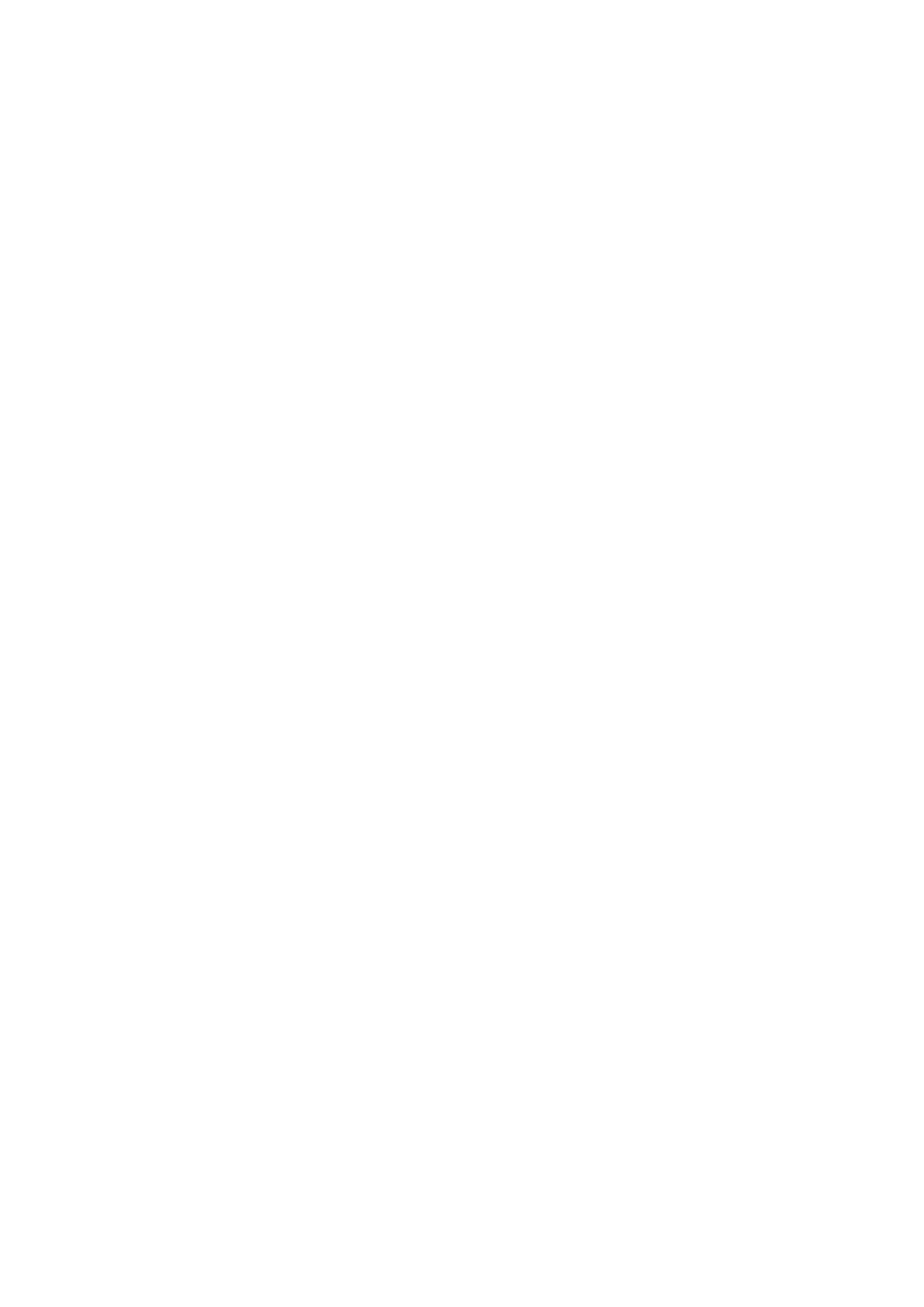## **Scottish Parliament**

### **Conveners Group**

#### *Wednesday 13 November 2019*

#### *[The Deputy Presiding Officer opened the meeting at 12:01]*

**The Deputy Presiding Officer (Christine Grahame):** I am pleased to convene the seventh meeting this session between the Conveners Group and the First Minister. I welcome the First Minister to today's meeting, as well as everyone who has come to watch the session.

We have received apologies from Jenny Marra, convener of the Public Audit and Post-legislative Scrutiny Committee, from Bill Kidd, convener of<br>the Standards, Procedures and Public the Standards, Procedures and Public Appointments Committee, and from Graham Simpson, convener of the Delegated Powers and Law Reform Committee, who are unable to attend today.

As you all know, this session gives you the opportunity to question the First Minister about the programme for government from the perspective of your committees. We have up to two hours for today's session. I propose to give each convener around six minutes to ask their questions and receive answers to them. As I will explain, there is time in hand if you wish to develop your themes a little bit. There are issues that may cut across the concerns of other conveners so, if you want to come in with a supplementary question, just indicate to me, and I will call you in. However, your supplementaries must be on point and must be to do with the issue being discussed.

We need to finish by around 1.55 at the very latest, as chamber business starts at 2.00. If we have time at the end, before 1.55, and you have any further supplementaries, you can of course ask them. Do you wish to make any opening remarks, First Minister?

**The First Minister (Nicola Sturgeon):** No, I am happy just to get on with it.

## <span id="page-6-0"></span>**Environment, Climate Change and Land Reform Committee**

#### 12:02

**Gillian Martin (Convener, Environment, Climate Change and Land Reform Committee):**  Good afternoon, First Minister. Your Government is committed to very challenging emissions reduction targets under the Climate Change (Emissions Reduction Targets) (Scotland) Act 2019. We know that climate change will happen as a result of cumulative emissions and pollution from countries across the world, many of which have not set stretching targets.

Last week, my committee was warned that Scotland could be facing very severe effects from climate change. In giving evidence, the United Kingdom Committee on Climate Change told us that we should be working on a long-term assumption of a rise in temperature of 3°C to 4°C. Weather events are to become more extreme, affecting human and environmental health. There is real concern about that.

Is the Government producing plans across all portfolios and allocating funding for climate change adaptation and mitigation of the effects of climate change taking those future scenarios into account?

**The First Minister:** In short, yes, we are. I will come on to that in a little bit more detail in a second. The first thing to say, which was alluded to in your question, is that there is a moral obligation on all of us to do everything that we can to limit temperature rises and to live up to the ambitions of the Paris agreement. The legislation that the Parliament recently passed to increase the scale of the emissions reduction targets in Scotland exceeds what the Paris agreement would have us do. It is important to lead by example.

You are absolutely right. In Scotland, which is a relatively small country, we cannot limit global rises in temperature on our own, but if we are not showing leadership, we lack the authority to encourage other countries to do likewise. That action and that ambition are very important. There is a lot of power in the view that we are going to feel the effects of climate change. We only have to look at some of the severe weather events that are being experienced right now in some parts of the UK to know that we are already living with the impact of climate change.

Climate adaptation is just as important to run in parallel with the work that we are doing to reduce emissions. As you will be aware, we have already laid before Parliament our new five-year adaptations programme, which sets out 170 policies and proposals across all sectors of Government. The key objective of that programme is to embed a cross-sectoral, cross-Government, outcomes-based approach that draws heavily on the United Nations sustainable development goals and our own national performance framework, so that every area of Government has to have this to the fore.

I mentioned the 170 policies. Different funding streams will be attached to different policy areas. In the case of flooding, for example, which is obviously and tragically topical, we will invest more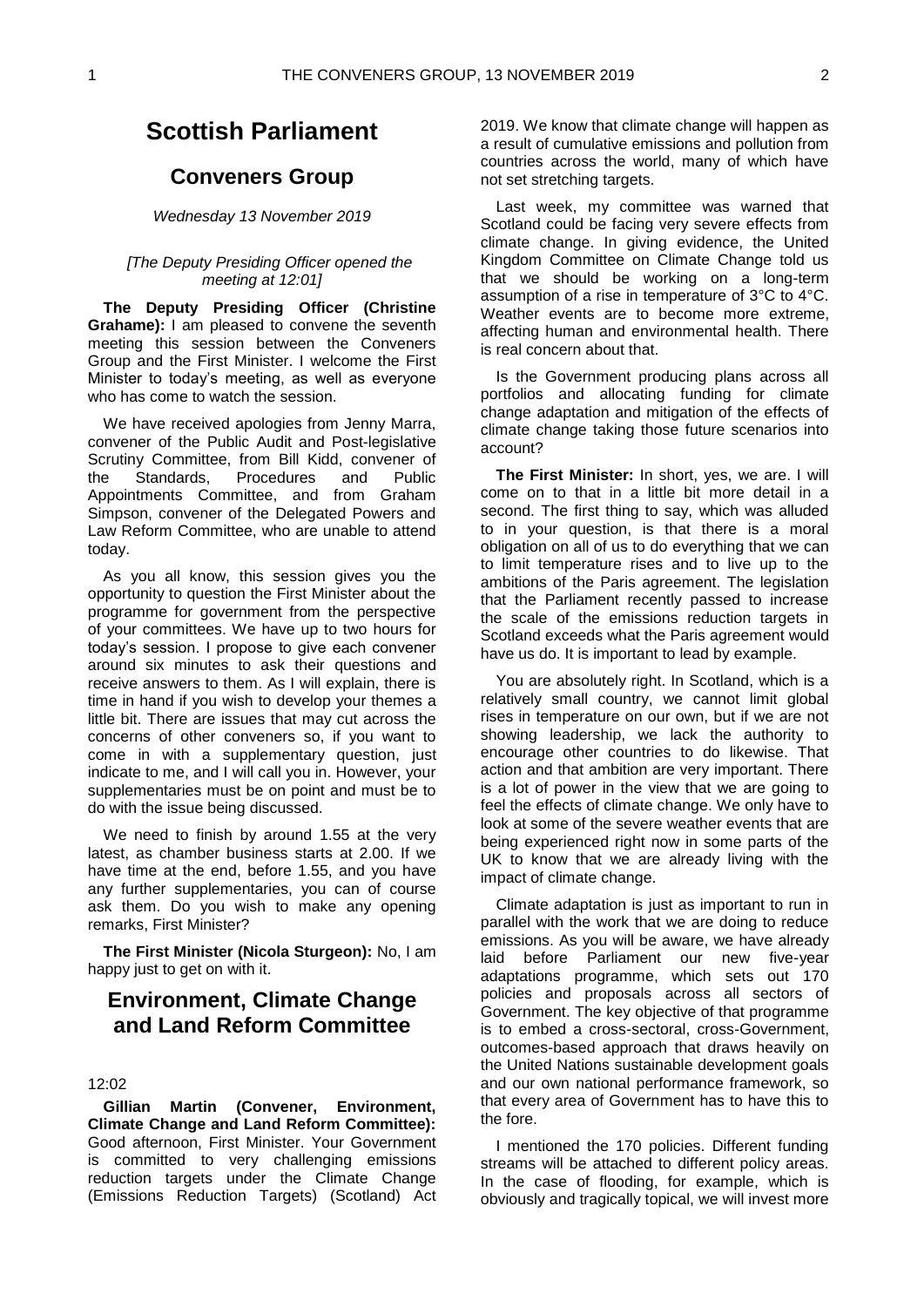than £400 million in the next 10 years to protect homes, particularly in flood-prone areas. That is a concrete example of the kind of work that we need to do.

In the first year of the adaptation programme, there will be a bit of focus on research while we inform ourselves about the further work that we need to do. That will be a key part of how we address some of the recommendations of the adaptation sub-committee of the UKCCC. That work is a priority and, as you said, the importance of embedding it right across Government cannot be overstated.

**Gillian Martin:** What do you make of that stark warning of an increase of 3°C to 4°C? We have been warned that there could be 40°C summers in Glasgow, where the buildings do not have the right cooling infrastructure and roads could be affected. When you heard that, what did you make of it?

**The First Minister:** It alarms and concerns me, as it does everyone else. However, it also reinforces the determination that we all must have—and I certainly have—to play our part in getting to a situation in which that is not inevitable. I do not underestimate the difficulty of that, but the warnings underline the importance of Scotland playing its full part.

What you have just quoted at me comes from experts, and none of us can ignore that. A key part of the Paris agreement is to limit those temperature rises, and we have to focus on that while we take the action that we need to take to equip our communities to deal as best they can with the impacts of the temperature rises that we are being warned about.

### <span id="page-7-0"></span>**Health and Sport Committee**

#### 12:07

**Lewis Macdonald (Convener, Health and Sport Committee):** First Minister, you will be aware of the primary care inquiry that the Health and Sport Committee is undertaking, in particular through our public panel sessions in Inverurie, Cambuslang and Dunfermline, to find out what the public think primary care should look like for the next generation. A strong theme of all three public panel sessions, and of our consultation more generally, was that the public think that healthcare should use all the technologies and electronic means at our disposal. People would like to engage with their healthcare professionals by email. They would like to be able to make appointments online. They would like medical professionals across the health service to have equal access to their medical records, subject to their agreement, of course, so that the patient does not have to keep repeating the same story to one professional after another.

Do you think that the public are right to want those things? What can the Government do to achieve them?

**The First Minister:** Yes, I do. I welcome the committee's focus on primary care. As we look ahead to solving the challenges of increasing demand on health services, shifting more of the balance of care into the community and primary care is important. The primary care improvement plan work that the Government is leading is an important part of that.

When people think of traditional primary care, they think about general practitioners, and GPs will always be at the heart of it. However, multidisciplinary teams are increasingly vital. I visited a community pharmacist a week or so ago to see its investment, and the wider range of services that it can deliver is impressive.

On electronic access to healthcare, I know that a number of important and impressive initiatives have been undertaken over a number of years to give people access to electronic appointments, and to join up patient records between different parts of the health service. That is all vital.

I speak from my experience as health secretary when I say that that is not straightforward and that it raises a whole host of complexities, not just in technical and technological areas but in areas of data, patient privacy and confidentiality. Those can be big challenges, but they are vital. Most people are used to conducting large swathes of their lives online, and our health service cannot and should not be immune from that. Technology also gives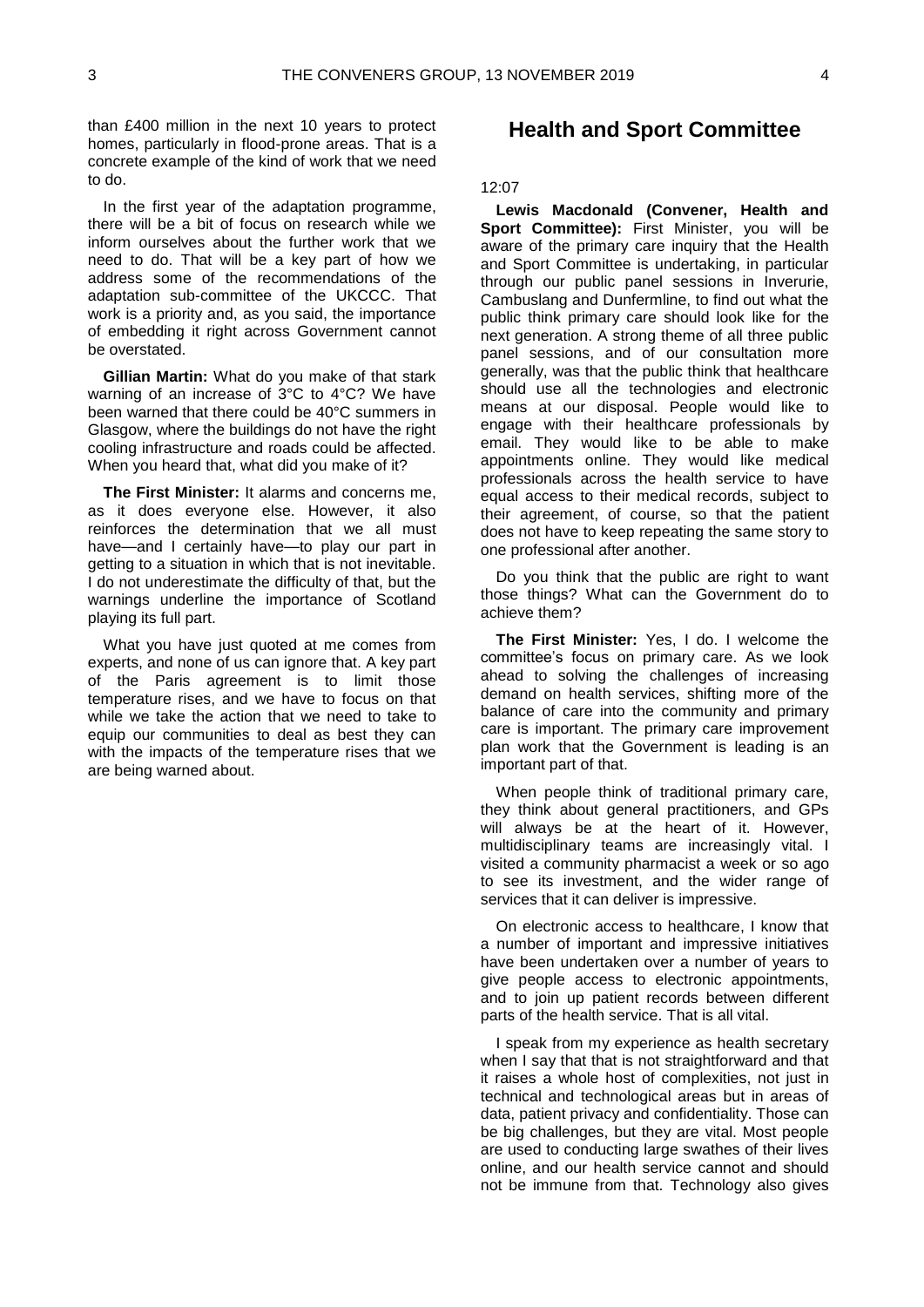us different ways of delivering healthcare in more remote parts of the country.

**Lewis Macdonald:** You are right to say that the national health service has been struggling with that for a number of years and we are not there yet. Is it time for greater urgency to ensure that the technological prize is achieved for patients and the health service?

**The First Minister:** I do not want to sound complacent about it but, going back to my experience as health secretary and also from what I see as First Minister when I visit different parts of the health service in different parts of the country, I do not think that there is a lack of urgency or priority about it. Some of the challenges are very real, but the health service in Scotland is not unique in facing those challenges. There is a momentum behind it and we have to continue to push it forward. We await with interest the Health and Sport Committee's report and recommendations, and we will give them serious consideration.

**Lewis Macdonald:** In answer to my first question, you mentioned the importance of the multidisciplinary team. The programme for government set out the objective of recruiting 800 additional GPs over a period of time. That target was set before the new GP contract, since when the multidisciplinary team has grown in importance. Should that number be reviewed, or should you set targets for other professions that work with GPs to deliver better primary care?

**The First Minister:** It was felt—rightly—that it was important for the GP workforce that we focused on increasing the numbers of doctors in general practice, so I think that the target is right. In general, we should always keep targets under review to ensure that they reflect the situation that we are in.

It is an important target that we are focused on meeting. However, when we talk about primary care, it is important that we do not just talk about GPs because, although recruiting more GPs is a key part of reducing the workload pressures that GPs face just now, so is taking away some of the duties and responsibilities that have traditionally been held by GPs and allowing other members of the wider primary care workforce to take them on.

We made a commitment, which we will meet, to invest an additional £500 million a year in primary care by the end of this parliamentary session. That is for primary care in its widest sense and about half of the money will go to general practice. It is important that we see primary care in its widest sense, which should help GPs with some of the challenges that they are dealing with, as well as having a focus on increasing numbers in general practice.

## <span id="page-8-0"></span>**Culture, Tourism, Europe and External Affairs Committee**

#### $12.12$

**Joan McAlpine (Convener, Culture, Tourism, Europe and External Affairs Committee):** As ever, Brexit uncertainty remains the dominant theme at my committee.

The Prime Minister said that he can get a super-Canada-plus free trade agreement with the European Union by the end of 2020. Those who have studied the subject for some time, such as members of my committee, know that that is well nigh impossible. Article 132 of the current withdrawal agreement allows for an extension to the transition period to take place, but that would have to be agreed by 1 July 2020, and any extension would be limited to a maximum of two years. According to the withdrawal agreement, the new relationship between the EU and the UK needs to be agreed within three years. Do you have a view on the realism of that timetable?

**The First Minister:** I do, and I think that it is not at all realistic. I will come back to the prospect of an extension in a moment, but it is probably as close to impossible as you can get that a trade deal between the UK and the EU could be agreed in such a timeframe—assuming that, after the election, Boris Johnson gets his deal through. There is no precedent for that and, given the complexities that are involved and the experience of the withdrawal negotiations, anybody who says that that is possible is not being straight with people.

By the middle of next year, we could find ourselves in a situation in which either an extension was being sought or it was not. Obviously, I can only go on the public statements of the UK Government—I am not saying that we should put much stock in all its statements, going on past experience—and statements have been made that the UK Government will not seek an extension. We would find that, by the middle of next year, we would again be staring straight down the barrel of a no-deal Brexit. That very real prospect fills me with horror, given the amount of time, effort and money that the Scottish Government has had to expend on planning for no-deal exits in the run-up to March and the end of October.

Alternatively, we could have a further extension, with the wrangling and the negotiations continuing. If you consider the trade negotiations between EU and other countries, you will know that the idea that a big trade agreement is an achievable aim even in three years beggars belief.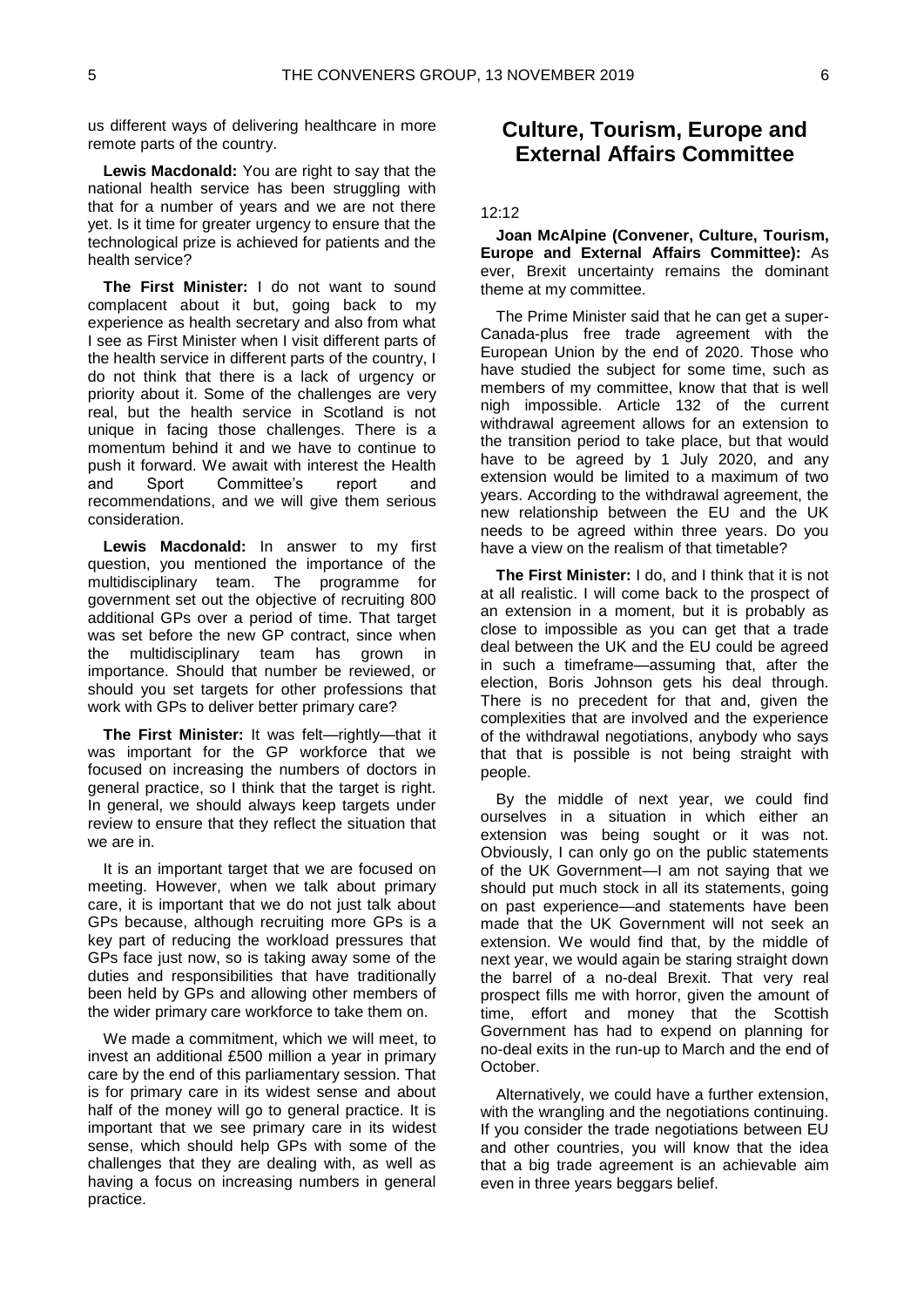The path that the current UK Government wants us to go down is fraught with risk and danger. It would guarantee a no-deal Brexit or years more of the wrangling that we have experienced over the past three years.

**Joan McAlpine:** Your answer makes it clear that a no-deal Brexit is still a distinct possibility, which will concern many people.

In October, the UK Government published a revised no-deal tariff schedule. I have received wide-ranging representations, as I am sure other conveners have, about the implications of the tariff schedule for key sectors of the Scottish economy and, in particular in my area of the south of Scotland, for the agriculture sector. Has the Scottish Government undertaken any assessment of the implications of the revised tariff regime for Scottish exports, particularly for exports from the agriculture sector, and the implications of dropping tariffs on incoming produce?

**The First Minister:** As you would expect, the Scottish Government has looked carefully at the detail of that. We have articulated publicly concerns about the impact not just on the agriculture sector, although I think that it is fair to say that the agriculture sector is particularly likely to be affected.

If we leave in a no-deal situation, under mostfavoured-nation status, beef tariffs would be as high as 65 per cent and sheep meat exports would face tariffs of 46 per cent. The impact on the sheep sector in particular would be devastating.

You mentioned import and export tariffs. One of the arguments that we have made—it is the same argument that NFU Scotland has made—is that the UK Government should use the temporary tariff regime if we got into a no-deal situation. If we were to simultaneously allow cheaper imports, that would avoid compounding the impact of EU tariffs on Scottish exports. The UK Government has not been open to that argument so far, which is regrettable.

Those are very real impacts. Although the immediate prospect of a no-deal exit has receded, I think that we have to be clear that it has not moved much further down the track and we will be facing the same situation again. Obviously, we are talking speculatively, because we do not know what the outcome of the election will be and what that means for the UK Government. However, assuming that we are still on the track laid down by the current UK Government, the prospect of no deal, with all those implications, will be right back very quickly.

## <span id="page-9-0"></span>**Education and Skills Committee**

#### 12:18

**Clare Adamson (Convener, Education and Skills Committee):** I will continue the Brexit theme. Earlier this year, the Education and Skills Committee took evidence on the impact of Brexit on further and higher education. We have pursued answers from the UK Government and we have written to Priti Patel about the three-year European temporary leave-to-remain scheme, but we have yet to receive an answer. A videoconference that we were to have had with Chris Skidmore in the past few weeks was cancelled. Given the concern in the higher and further education sector, what has the Scottish Government done to get clarity from the UK Government?

**The First Minister:** I will be diplomatic. We have been trying very hard, with varying degrees of success, to get clarity about the preparations for Brexit in all its different forms and the post-Brexit arrangements that would be in place.

The further and higher education sector is far from the only sector that would be affected, but the effects and the impacts on it would be particularly severe. More than £200 million of direct EU funding has benefited colleges since 2000 through structural funds and social funds, and Scotland has had €650 million of research and innovation funding from horizon 2020. We punch above our weight in terms of the amount that we get. Universities punch above their weight, because they get about 75 per cent of that amount, and Scotland's universities get about 11 per cent of the UK share, so we do very well. There is no clarity on what would replace those funding streams. We also benefit disproportionately from the Erasmus scheme, with more Scottish students going to other EU countries and more EU students coming to Scotland. We do not know what will replace that scheme either.

You mentioned the three-year temporary leaveto-remain scheme. Given Scotland's four-year degree, there is a concern that that scheme simply does not meet our needs. In addition, universities are feeling the impacts of Brexit in losing and finding it more difficult to attract academic and research staff. There have been many very frustrating impacts, which will continue to be very frustrating for as long as the present situation continues.

**Clare Adamson:** We received a written submission from the Royal Society of Edinburgh that touches on many of the issues that you mention, First Minister, including those to do with the EU-funded research programmes. The softer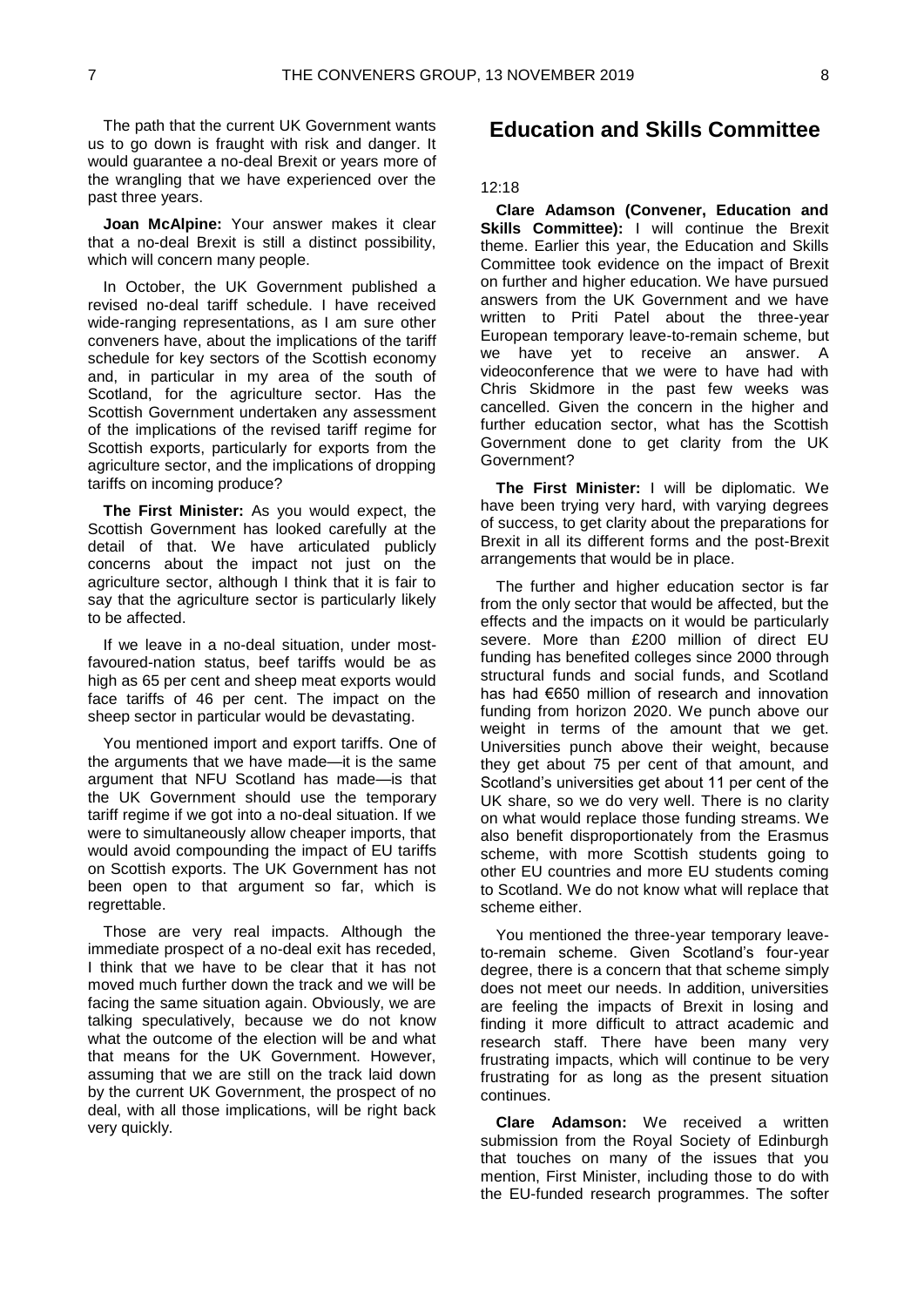part of that is about the culture and the nature of our universities in the future, to which international collaboration is extremely important.

Universities are concerned about what the longterm impact might be on the 16 per cent of students who come from the EU in the event that further barriers are put in place. We heard that the number of university lecturers and professors who were applying for settled status was low. In one case, university staff were going round with an Android phone in an attempt to increase the takeup. It is embarrassing that the UK Government cannot even say, "There's an app for that."

How much damage could that state of affairs do to the future culture of our universities and colleges?

**The First Minister:** That is a big and really important question. The impacts and the consequences of that situation will be felt in many different ways for a long time. Earlier this year, I visited the University of Glasgow to look at the work that it was doing to support EU nationals who were working at the university. Mention was made of the practical difficulties of not everybody being able to access Android phones. The university was doing some of that basic support work.

Our universities are part of the Scottish brand they help to project the country overseas. Anything that risks making our country seem less welcoming and less open is extremely damaging, and we must fight against it very hard. Most academics and researchers in our higher education system will say that funding for research is really important but that the collaborations that the European programmes have facilitated and made more possible are as important. Losing those is as damaging as losing the funding.

There are also wider ripple effects. I do not have the figures from the research to hand, but I can provide them if that would be of interest. It looked at the economic benefit of Erasmus students coming from European countries to Scottish universities. We think about the impact of that on the universities, but everything else that those students do while they are here has a wider economic benefit. If we multiply that up to cover all EU students, we see that the ripples of the issue go into every aspect of our society.

I worry about many aspects of Brexit, but the thing that worries me most—I think that the UK Government should be very worried about this, too—is the overarching issue of what it would do to the international, European reputation of the country. We desperately need to continue to be seen as an open, welcoming place for people to come to and make a contribution. If we damage that, we risk our economic prosperity for a long time to come.

## <span id="page-10-0"></span>**Finance and Constitution Committee**

#### 12:23

**Bruce Crawford (Convener, Finance and Constitution Committee):** As you know, First Minister, the UK Government has decided that the UK budget will not now be published until early 2020, as a result of the general election. I am the first to recognise that it is a very challenging situation for the Scottish Government, for local government and for public bodies, which will need to respond very quickly in the setting of their income tax and spending plans in 2021, once they eventually know what their settlement will be.

This morning—this is hot off the press—the Finance and Constitution Committee considered the challenges and risks of publishing the Scottish budget before the UK budget. We agreed to write to the Cabinet Secretary for Finance, Economy and Fair Work, setting out our view that the Scottish budget should be published after the UK budget, although we recognise that there might be some circumstances that emerge after the UK election that mean that that will not be possible. We have asked our clerks to work with Scottish Government officials to bring forward proposals for a bespoke process for scrutiny of the 2020-21 Scottish budget, depending on the timing of the UK budget.

How is the Scottish Government preparing for that challenge? In particular, how is it supporting local government and other public bodies to plan as effectively as they can in the circumstances that we face for the next financial year?

**The First Minister:** Not to put too fine a point on it, this is really difficult. I am probably not going to be able to convey the degree of intense frustration that we feel. Not being able to get on with the work of setting a budget has implications for Government spending on the public services that we fund directly, for the economy and for health boards and local authorities.

You said that the UK budget has been postponed because of the UK general election. If my memory serves me correctly, the UK Government postponed the budget before the UK election was confirmed, in a fit of pique because the House of Commons had voted in a particular way on the Brexit deal. We have a Government that was seemingly wilfully refusing to undertake its core responsibilities as a Government.

That puts us in the position of not knowing what the UK Government's tax announcements are going to be, and we do not know what the Office for Budget Responsibility's tax, social security or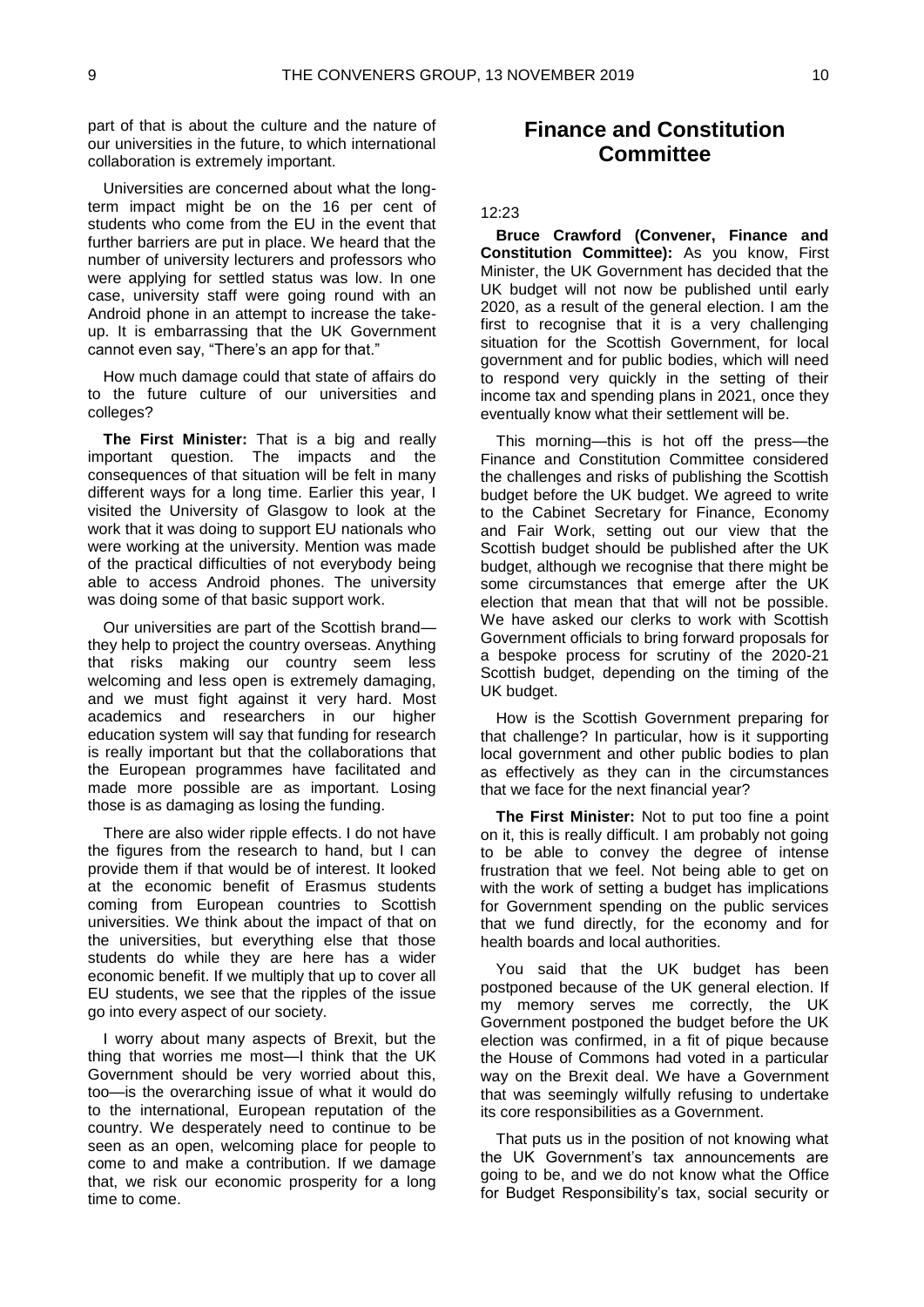economic forecasts will be. To be blunt, without that information, we do not know how much money there is going to be in the Scottish budget next year, so we cannot have a meaningful budget process.

We are getting on with preparing to look at the budget by making assumptions about what might be the case and planning as much as possible, but we are doing that completely in the dark because we do not know what all that information will do to the picture and the assumptions that we are making. It is a horrendous situation to be put in, and it is not just the Scottish Government—the Welsh Government is in the same position.

If the budget had been postponed but we had been given an alternative date, that would be one thing, but what makes it even more horrendous is that we have no idea when a new UK Government is likely to produce a budget. We do not know how long it will take to form a Government after the election, and we do not know how long a new Government will decide it needs before it proposes a budget. Meanwhile, the clock is ticking.

I cannot give you definitive answers about exactly what we would do in all the scenarios that might unfold. We will keep local authorities, health boards and other agencies as up to date as possible, and we will continue to liaise closely with the Finance and Constitution Committee to make sure that we have a process that allows for appropriate scrutiny in the Scottish Parliament while recognising the—certainly, in my experience in this place—unprecedented circumstances that we find ourselves in.

**Bruce Crawford:** As you have said, First Minister, we simply cannot know how much money will be available to spend in 2021. There also remains the interaction between those taxes that the UK Government sets and those that the Scottish Government sets, and it causes significant difficulties for Scottish tax policy if the UK Government has not set its tax policy first. In order to make sure that the Scottish budget takes place in an orderly fashion, we need that information as soon as possible.

In the light of that, what contact has there been with the Treasury to ensure that it has fully grasped the seriousness of the situation, and what has its response been?

**The First Minister:** The finance secretary has written to the Chief Secretary to the Treasury, making clear our strong concerns, which I expect are reflected across the Parliament, and expressing the need for an early decision after the election about the timing of the UK budget. To be fair to the incumbents, I guess that it is impossible to give us any certainty about the timing of a

budget after the election because nobody knows what the outcome of the election will be.

We will continue to try to get clarity as quickly as possible. However, our Parliament must prepare itself for continuing uncertainty that has implications for our ability to set a budget in the new year. The clock is ticking down to the start of the new financial year, and we will need to work collaboratively across the Parliament, particularly with the Finance and Constitution Committee, to fashion the best process we can out of whatever circumstances unfold.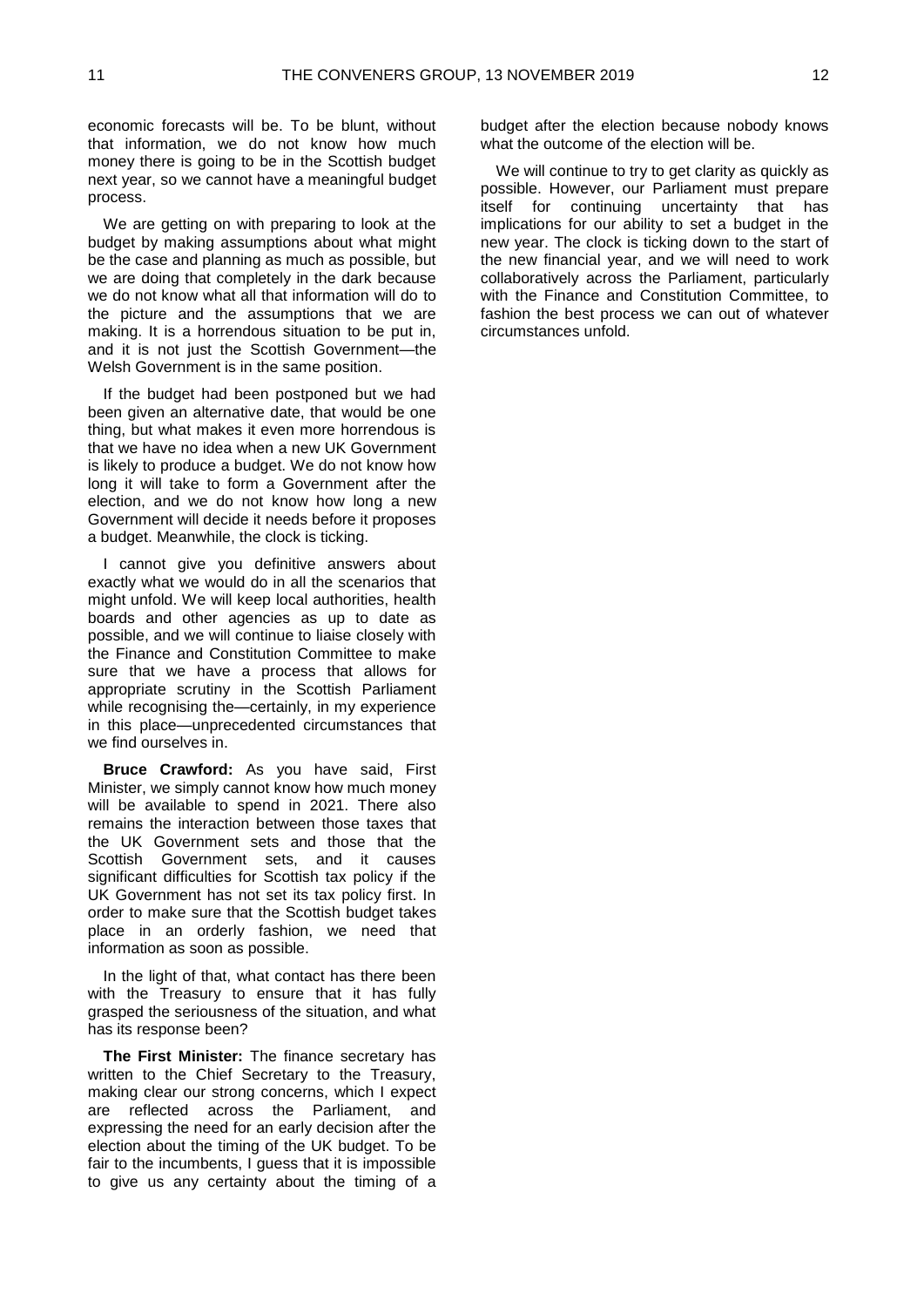## **Justice Committee**

#### <span id="page-12-0"></span>12:29

**Margaret Mitchell (Convener, Justice Committee):** The current prison population is only 220 prisoners short of the operating emergency capacity limit. Scotland's largest prison, HMP Barlinnie, is 40 per cent over capacity, with more than 1,400 prisoners. The Auditor General reports that the Scottish Prison Service is

"facing threats to its financial sustainability".

Will the First Minister acknowledge that the situation is untenable? Given that the current use of remand instead of alternative, community-based disposals is a significant factor in the high prison population, and given that the loss of third sector bail supervision programmes has increased the number of prisoners on remand, what measures do the First Minister and her Government intend to take to address the well-documented and vexing remand issue? When will those measures be implemented?

**The First Minister:** I am concerned about the size of our prison population. The capacity issues are of serious concern. We used to say that we had, proportionately, the second-highest prison population in western Europe; we now have the highest, because we have overtaken England. I do not believe that that is a healthy situation, nor do I believe that it reflects a situation in which we always deal with those who have broken the law most effectively and in a way that most aids rehabilitation.

The issue of the prison population is under weekly scrutiny by the Cabinet. We take it very seriously.

We have been pursuing and continue to pursue a range of long-term reforms. Sentencing is down to independent judges, and we cannot—nor should we—influence individual sentencing decisions that judges make, including those that they make on remand. We are investing in criminal justice social work and more rehabilitative community sentences, and we have increased the presumption against short sentences. We are taking a range of approaches to reduce the prison population and create a more effective criminal justice system.

I am not trying to be party political here, but the Conservative Party in the Scottish Parliament is making a lot of proposals on sentencing that would go in the opposite direction and increase the prison population by about 40 per cent. We are therefore opposing what I would describe as wrong-headed proposals that run counter to what we need to do to ensure that we have prisons that keep those who are within the care of the prison

service safe, with access to proper education and rehabilitation services. We are also taking an approach to criminal justice that does the most to cut reoffending and promote rehabilitation.

We have invested heavily in the prison estate. We have invested almost £600 million since we took office in 2007, and there are three new prisons at Low Moss, Addiewell and Grampian. A replacement for Barlinnie is one of our infrastructure priorities, and negotiations are under way on a site for that. We invest heavily but, for all sorts of reasons, we have to stay focused on reducing the prison population and using more effective sentencing.

**Margaret Mitchell:** The question was specifically on remand, and more could be done there. I do not think that it is just a matter of not being able to affect what judges say. However, I will move on to another topic: preventative spend.

The Robertson Trust has said that there is

"a tension between addressing immediate need and moving towards more preventative approaches".

It says that, for understandable reasons,

"SPS has made an operational decision to focus its budget on immediate need rather than prevention."

Consequently, since this summer, the SPS-run throughcare scheme, which helped people to stay out of prison after they were released, had to be closed because of short-term SPS operational need.

Does the First Minister accept that the closure is a worrying development that is likely to increase recidivism? Does she agree with Apex Scotland that the annual budget process for third sector organisations is "extremely wasteful and inefficient" and that, as a priority, it should be replaced with more sustainable and effective three-year funding that would encourage preventative spend?

**The First Minister:** There are a few points to make before I address the central point about programmes in prisons.

First, there is always a tension between preventative spend and spending on current priorities—we see it in the NHS and in the justice system—but we have to stick with trying to shift as much spend as possible into prevention. That is not always easy, and we do not always live up to what we try to do there because of the tensions and the difficulties.

Secondly, I think there is a very strong case for three-year funding for third sector organisations. The Scottish Government deals with annual UK Government budgets, and we need to determine our budgets on a one-year basis. However, as we have just been discussing, we do not even have a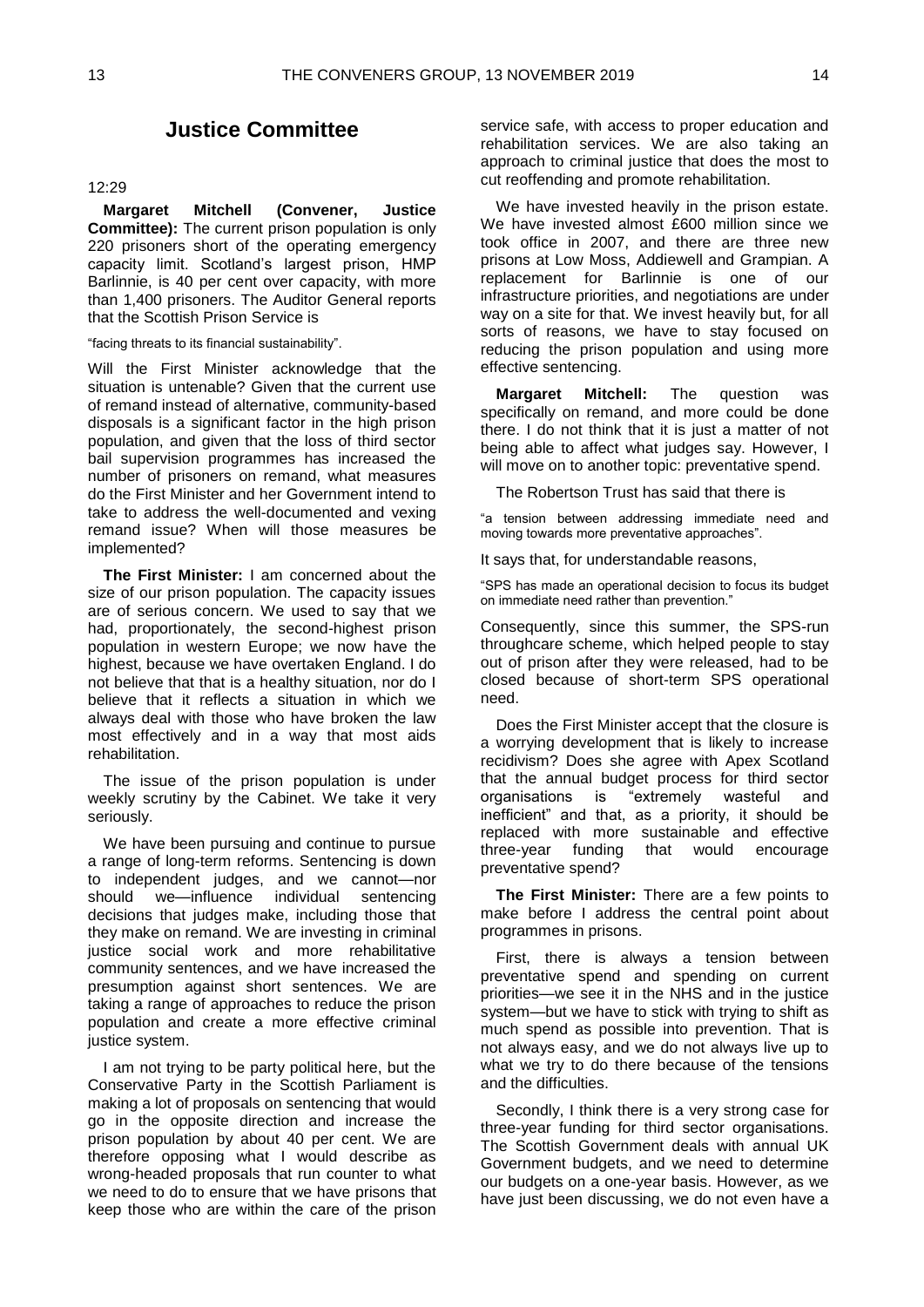one-year budget this year. Because of the position that we have been put in by the UK Government, we are struggling right now to give one-year certainty, let alone three-year certainty, to public services and third sector organisations. We cannot have these discussions in a vacuum and ignore the wider context.

There is a worry about rehabilitation programmes not proceeding because of the pressures on our prison population. For me, that means that we have to stick with the reforms to criminal justice, so that fewer people who would be better punished in the community go to prison. Again, I am not trying to be party political here, but I am being asked questions by the representative of a committee who is, more broadly, the representative of a party whose policies go in the opposite direction. Week after week, I get challenged by—

**The Deputy Presiding Officer:** First Minister, I must correct you. That is unfair to Ms Mitchell. She is speaking for her committee, not as a Conservative member, so I cannot allow that.

**The First Minister:** Okay. I am simply making the point; I am not directing it at—

**Margaret Mitchell:** And I was making no partypolitical points, Presiding Officer. I am speaking to the concerns of my committee.

**The Deputy Presiding Officer:** Ms Mitchell, I do not need you to defend yourself; I will do that. I do not think that those remarks were appropriate.

**Margaret Mitchell:** Thank you, Presiding Officer.

**The First Minister:** My apologies, Presiding Officer. I am simply making the point that we do not have these discussions in a vacuum and that the wider debates that we have in Parliament are relevant to the direction of travel of our policy. That is a legitimate point to make.

## <span id="page-13-0"></span>**Economy, Energy and Fair Work Committee**

#### 12:36

**Gordon Lindhurst (Convener, Economy, Energy and Fair Work Committee):** Good afternoon, First Minister. The Economy, Energy and Fair Work Committee considered business funding as part of our budget scrutiny. The Scottish growth scheme, which you will be familiar with, was launched in June 2017 as a three-year programme, with a target of £500 million. However, by the end of August this year, more than two years into the three-year scheme, only just under £40 million of public sector investment had been made. How is the target of £500 million going to be achieved? Is the scheme simply going to run its natural course until the end of the three years, or will it be extended?

**The First Minister:** It is a three-year scheme, and we will run it on that three-year basis. As we would do with all schemes, we will take decisions at an appropriate time on whether we want to extend it or put further funding into it. In contextual terms, it is important to point out that the £500 million is not, and was never intended to be, all public money; it is public money that will lever private investment.

I will give you up-to-date figures for the growth scheme, as of 30 September. Some £160 million has been invested in 262 companies. That includes £115 million of private resources that have been leveraged by the public sector investment.

That is the up-to-date position. The business environment and the investment environment have inevitably been affected by the Brexit uncertainty. Nevertheless, the Scottish growth scheme is an important scheme that is delivering investment into companies, and we will continue to support and progress it.

**Gordon Lindhurst:** Thank you for the updated figures, which are helpful, although they still represent only a small proportion of the £500 million that was originally set as the target.

Against that backdrop, with the Scottish National Investment Bank Bill now being brought before Parliament, how will the Scottish Government seek to ensure that that bank is more of a success in achieving its goals than the Scottish growth scheme appears to have been at this stage?

**The First Minister:** We will agree to differ on whether or not the growth scheme is a success. The figures that I have just set out suggest that many companies are being helped with investment as a result of that scheme.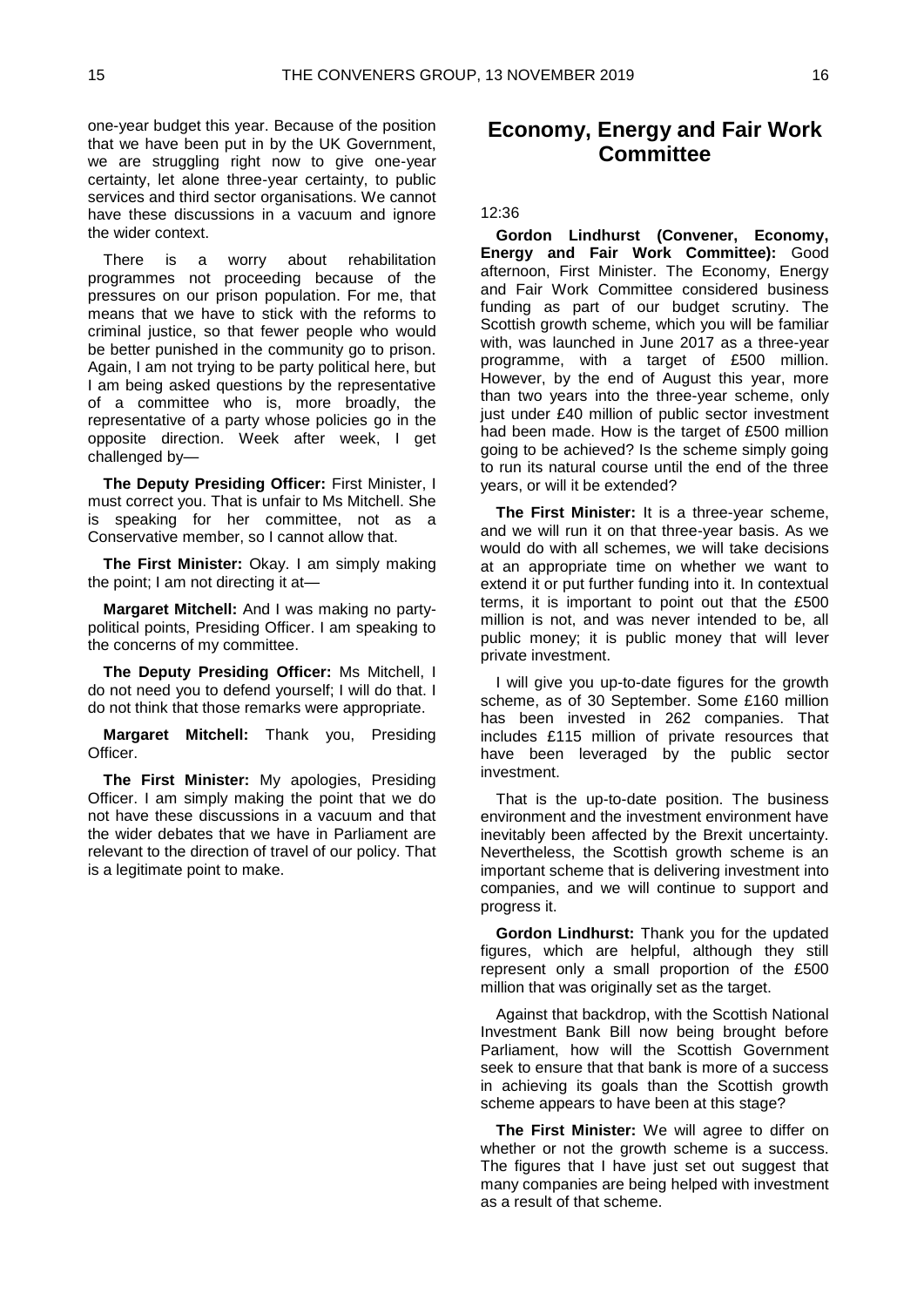The investment bank will operate independently of ministers. Your committee has been scrutinising the Scottish National Investment Bank Bill and has made some very constructive and helpful recommendations, which we will take forward in stage 2 amendments. We have plans for £2 billion of investments over the first decade of the bank. It will be for those whom we charge with running the bank to ensure that those investments support the missions of the bank, as it will be charged with mission-led investment, that the appropriate returns are being delivered—not just financial returns but the returns overall for the missions and the social benefit—and that the right projects and the right companies to meet those missions are being supported.

**Gordon Lindhurst:** Are there any lessons that can be learned from how the Scottish growth scheme has progressed over the past two and a bit years for the approach that is taken to the Scottish national investment bank?

**The First Minister:** Very possibly. We will look to do that, and we would be very happy to liaise more with your committee about how we can do that and what lessons we think there are.

The national investment bank is a very different animal from the growth scheme in structure, governance and scale, and in its mission-led activity. Although we should, of course, look to see whether there are lessons that we can translate from the scheme into the bank, we have to ensure that we get the bank's set-up and governance right, which is why the progress of the bill is important. It is a matter of ensuring that we get the missions right and that the bank succeeds on its own terms.

That does not just involve scrutiny of the bill. As the bank continues, those factors will be important but, if there is a more structured exercise that we can do, between the Government and the committee, to consider any read-across from the growth scheme to the bank, we would be happy to do that.

## <span id="page-14-0"></span>**Public Petitions Committee**

#### 12:41

**Johann Lamont (Convener, Public Petitions Committee):** As ever, the Public Petitions Committee is considering a wide range of issues. The agenda of the committee includes things that might be ignored by public debate and, indeed, things that are very much part of public debate. Often, the persistence and length of the consideration of a petition in the committee reflects a concern.

I want to ask about the immediate issues around two petitions and how the Government addresses some of the challenges. The two petitions that I want to highlight to you relate to the A75 and the A77. During our scrutiny of those petitions, we have repeatedly heard significant concerns about the safety and quality of the roads and their impact on the environment, as well as about the impact of the current road infrastructure on the long-term economic future of the south-west of Scotland. I know that there is a strategic transport projects review, but to what extent have you been able to reflect on and act on people's concerns about those particular roads?

I will perhaps ask you to say something more about the broader economic issue after that.

**The First Minister:** I hope that you appreciate that it is not possible for me to come here with the detail of every single petition that is before your committee, so some of my answer will inevitably be in general terms, although I know the importance of the issues that have been raised around the A75 and the A77. I will come back to that in a second.

The petitions process is very important. Obviously, it is a way into the workings of the Parliament for the public; it is also important for the Government. We look very carefully at individual petitions, and we try to respond to and learn from petitions as they go through the process. We also consider the patterns of petitions and the numbers that come in on different issues. We assess whether there are particular issues that keep coming back or particular issues that stay before your committee for a long time. We try to take cognisance of that. There will always be times when the Government can never quite do exactly what a petitioner wants. Nevertheless, we try to take account of the general thrust and the general points that are being made.

On the particular matter of roads and transport, we have a transport strategy, and we are looking at the overall strategy. There is a big priority now—I am not talking about the A75 and the A77 in particular; I am talking generally. We are trying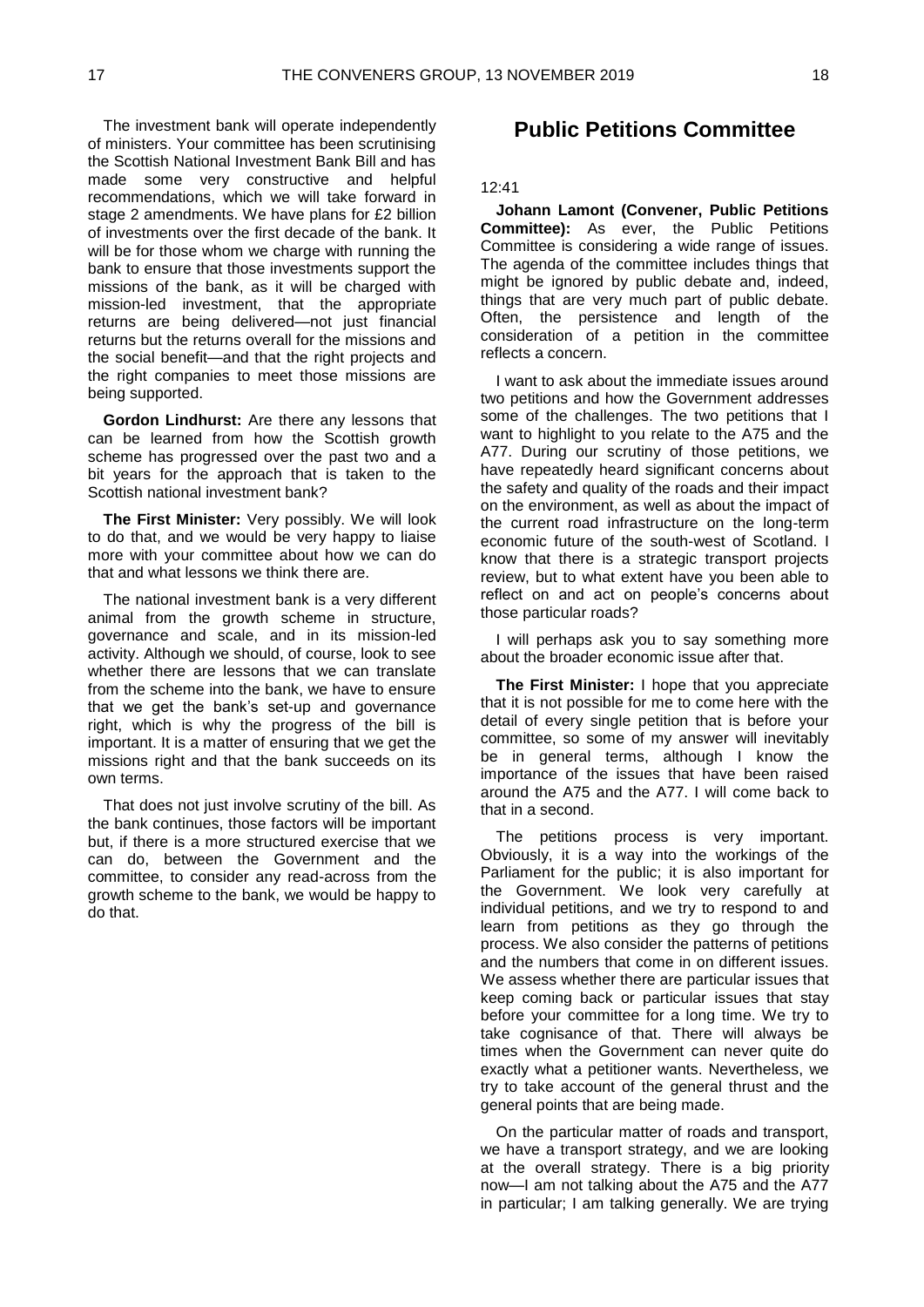to get traffic off roads and on to public transport because of the climate imperative. For the rural parts of the country—both the areas that are served by the A75 and the A77 and areas further north—it is really important that we listen to the views of individuals, communities and commuters, because of the economic impact of good connections as well as their safety and environmental impacts. The south of Scotland often has a particularly strong case to make there. The economic impact of good connections is vital.

That does not address the precise detail of the petitions concerned, which I do not have in front of me, but the general point that I wish to make is that we look carefully at all petitions that are put forward.

**Johann Lamont:** I might ask you to consider one small thing. As regards the general process for petitions, if the Government examines a petition and has a view on it, it would be immensely helpful if that could be shared with the Public Petitions Committee before we even look at it, because that would speed up the process. I can write to you about this separately, but it would be useful if we could speed up that process in instances where you know what your position is and you could at least give us a first stab at it. That would be very helpful, although I appreciate that that cannot necessarily be done in all cases.

I come back to the point that I do not expect you to know all the details of your infrastructure programme—that is the job of your transport secretary—but it is your job to understand the broader context.

**The First Minister:** Absolutely.

**Johann Lamont:** Currently, it is being said that the state that the roads are in is such that some companies will actively choose to stop travelling from Ireland through the south-west of Scotland in other words, they will change their journeys because of that. Therefore, as well as the concern about the environmental impact at local level as a result of lorries coming through communities, there is the prospect of the problem inhibiting economic activity.

What is your process for dealing with that kind of issue? How do you ensure that it is not just the transport secretary who looks at it but those in the Cabinet who are responsible for the economy and the environment? Is there a process for crosscutting action on such petitions?

**The First Minister:** Yes. We are not perfect at this but, partly because of our relative smallness as a country, we are better than many at not seeing things in silos and, as far as possible, that is what we try to do. There will always be a lead department and a lead set of officials under a particular minister that have key responsibility for

responding to a petition, but all relevant interests will feed into that.

Therefore, with petitions such as those that you are talking about, the economic perspective, the environmental perspective and the road safety perspective, which brings in justice, will all have a bearing on our response. That is not just the case with issues that are raised in petitions. We have a process for prioritising how we spend the budget that we have in taking forward particular issues, and the ones that you have mentioned will always be key in the decisions that we make.

With regard to your request, I am happy to consider any proposals from the committee about how we can further aid the consideration of petitions. However, I sound a note of caution. When we respond to a petition, sometimes—even though we might have had a fixed position—we do not want to close our minds to what is being suggested. There is a balance to be struck between being definitive and being open to the evidence that a petition brings forward.

**Johann Lamont:** I absolutely agree with that. On the issue of the A75 and the A77, I am asking you to think about the fact that, as the petitions reflect, there is more in this problem than the transport secretary alone could deal with. I suppose that I am looking for an indication of whether there is already a group of Cabinet ministers who are working together on what is significant challenge to the infrastructure and the economy of the south of Scotland.

**The First Minister:** We have had a crosscutting Government exercise that has led to the creation of the new south of Scotland enterprise agency. As part of the economic development of the south of Scotland, all those issues are dealt with on a cross-Government basis.

Although the answer that I gave was given in the context of petitions—after all, you are the convener of the Public Petitions Committee—the approach that I described is the approach that we take to the development of all policy and all aspects of decision making. Any piece of Government policy or any case that has been put forward to support a particular decision is informed by the different policy interests. It is not simply the transport minister who is important when it comes to investment in roads. The economic needs of an area, the economic limitations of roads that require investment and—this was an issue that was considered in relation to the dualling of the A9 the safety of the road will all come together to inform decision making. Often, it will not be the immediate policy interest that will be the key or overriding interest; it will be a knock-on effect which, in this case, is the economic limitations that you described.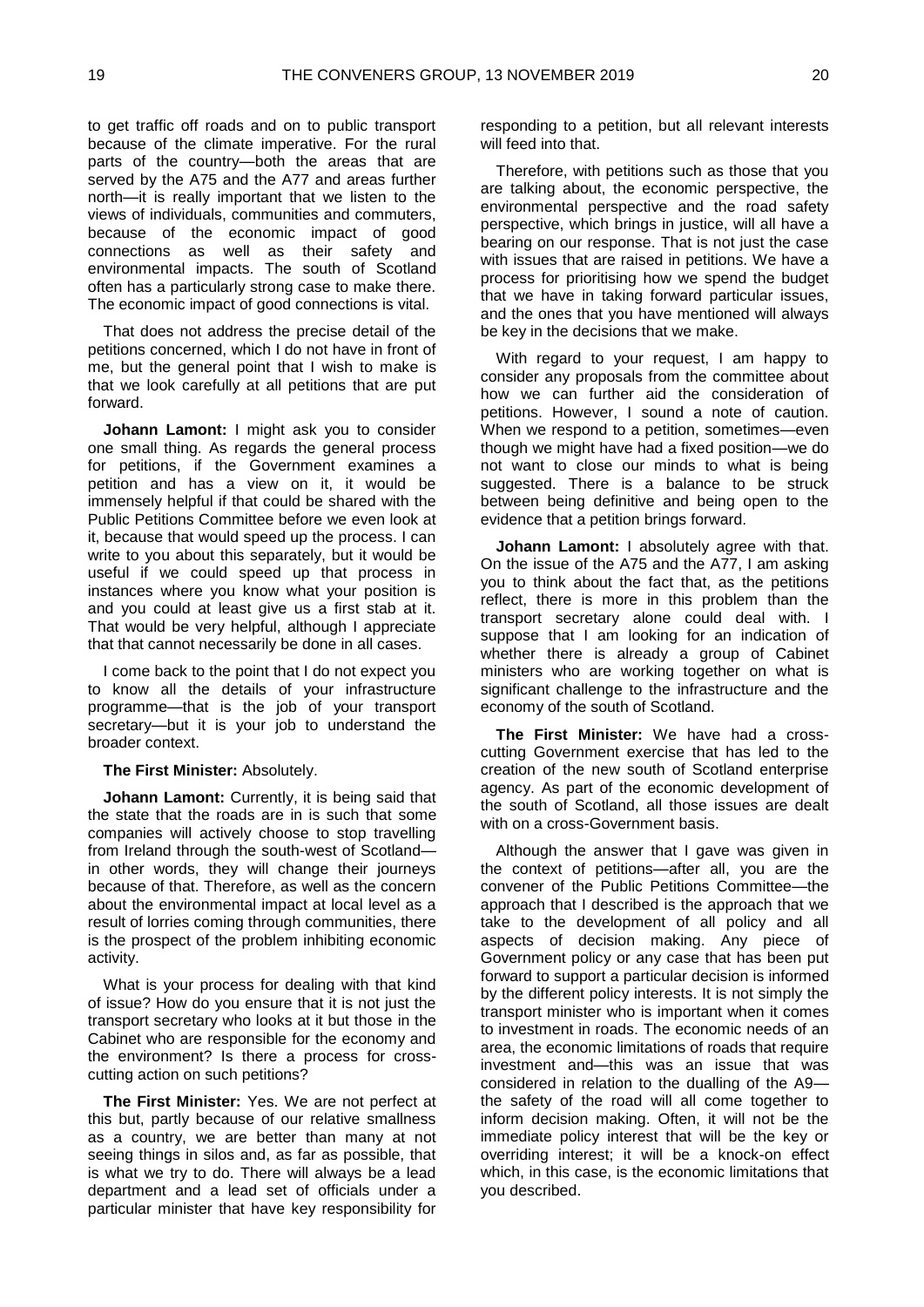The other point to make, which is not peculiar to the issue that you raise, is that the national performance framework, which sits across everything that we do, is deliberately designed to aid that cross-Government, cross-cutting approach. If I have not articulated that as well as I could have done, I would be more than happy to set it out for your committee in more detail so that you have a full understanding of how we go about not just responding to petitions but addressing such issues overall.

**Johann Lamont:** That is very helpful. It would be useful if you could indicate how you analyse the effectiveness of that cross-cutting work. The concern of these petitioners is that nothing is really changing. Rather than answering now, perhaps you could include in that information how you monitor the effectiveness of your work in that area.

**The First Minister:** Would it help—as an exercise that we can take away and do—if we were to use these petitions as a case study to describe the process that the Government goes through in reaching decisions?

**The Deputy Presiding Officer:** I think that that is called getting a result.

Lewis Macdonald has a supplementary question.

**Lewis Macdonald:** Again, I do not expect you to be familiar with the detail of the consultation on dualling the A96 in Aberdeenshire, but, on the same theme, would you expect in considering that the least expensive—

**The Deputy Presiding Officer:** Hold your horses. You are the convener of the Health and Sport Committee. I do not know what dualling the A96 has got to do with health and sport. If you can make a connection in the next 30 seconds, you are a better man than I am. Let us hear it.

**Lewis Macdonald:** I certainly see the issue as relevant, but I take your guidance.

**The Deputy Presiding Officer:** You are blooming right you do, Mr Macdonald. It was a good try, but you have failed.

### <span id="page-16-0"></span>**Social Security Committee**

#### 12:52

**Bob Doris (Convener, Social Security Committee):** I will stick strictly to social security issues. The Social Security Committee will have a keen interest in the recently published Scottish Government benefit take-up strategy, given that we are conducting an inquiry into the take-up of benefits. I note that, by January 2019, there had been 7,000 best start grant pregnancy and baby payments, as opposed to the estimated 4,000 payments. Furthermore, the very welcome Scottish child payment commences next year, and the Scottish Government is rightly committed to maximising its uptake. Is the First Minister confident that there will be adequate budgets to meet demand?

**The First Minister:** Those are demand-led budgets, so, yes. Our responsibility is to make sure that the budget is there, and we take decisions to support whatever the demand is. I do not underestimate the pressure that that will put on Scottish Government budgets. We have set a clear objective in all the social security benefits for which we have taken or will take responsibility to focus on increasing uptake as much as possible. That is why the benefit take-up strategy is so important.

The Scottish Fiscal Commission will provide us with a benefit expenditure forecast, which will be a key part of our budget process. Its most recent set of forecasts, which are from May, estimate that demand-led social security would cost about £3.5 billion. That, of course, excludes the cost of the new Scottish child payment. The commission's more up-to-date forecast will be published alongside the budget, whenever we get to the point of putting one forward.

**Bob Doris:** That is helpful, but I note that the Scottish Fiscal Commission set out appropriate budget lines based on the estimated benefit takeup. That is not set at a take-up level of 100 per cent, so there would be budget implications if demand significantly increased. Nonetheless, thank you for those reassurances.

The committee is concerned that, if the Scottish Government takes measures to increase the uptake of reserved benefits—that is known as policy spillover under the fiscal framework—the UK Government may expect the Scottish Government to pick up the bill for that. Will the Scottish Government look urgently at that matter, to ensure that there will be no financial loss to Scotland if we wish, for example, to drive uptake in reserved benefits?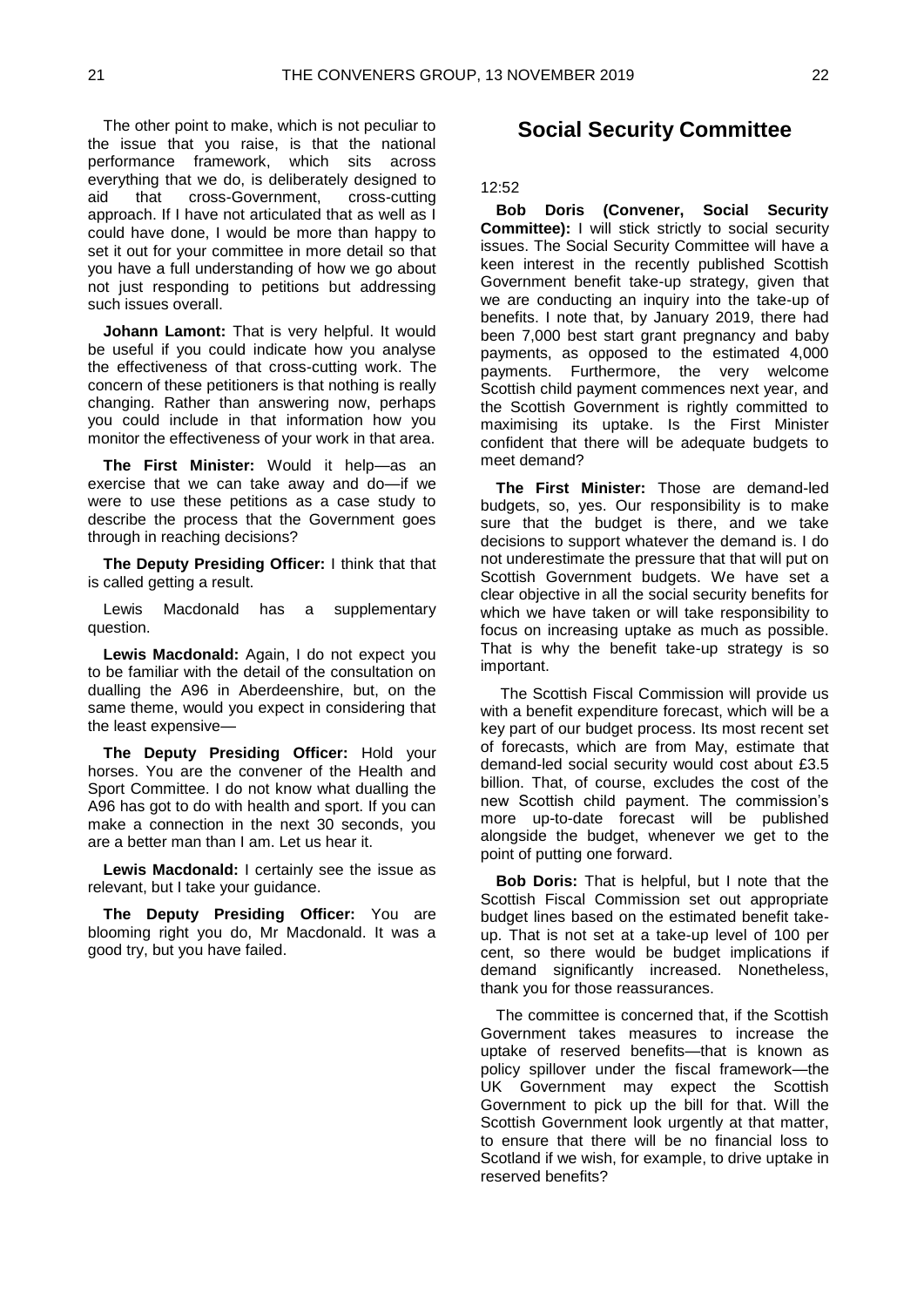**The First Minister:** You will correct me if I am wrong, but I think that that concern has previously been raised over how the fiscal framework operates. It is fair to say that, in the years in which the fiscal framework has been operating, we—I am sure that the same is true of the UK Government—have more experience of how it operates, how it operates well and where it might need improving. Obviously, it is coming up for review, and that is one area where we will want to be certain that there is no knock-on spillover effect for the Scottish Government if we are encouraging greater uptake of reserved benefits. I do not think that anybody across the Parliament would want that to happen. I would hope that everybody would take the view that we should be encouraging people who are eligible for any benefit, whether they are devolved or reserved, to take up that entitlement. The cost for that should fall on the Government that is responsible for those benefits.

**Bob Doris:** The committee will have to take a view on what the appropriate benefit take-up strategy should look like. I understand that the strategy is restricted to devolved benefits.

The committee is particularly interested in the greater automation and passporting of benefits to increase uptake levels. I will provide a couple of examples. In Glasgow, there is automation of the school clothing grant, and I understand that that also recently started for the best start grant. Has the Scottish Government considered how good practice could be shared around Scotland to maximise benefit uptake levels?

**The First Minister:** You are right that there are already some excellent good-practice examples, and we encourage local authorities to look at the example in Glasgow that you mention.

More generally, over the longer term, we want to build in more automation to the Scottish social security system. There is a great argument—not identical but similar to the one on the topic of health that we talked about earlier—for making it easier for people to access those benefits. At the moment, our principal focus is on making the transition and delivering the devolved benefits safely and securely, but, over the longer term, we are keen to look at streamlining the systems and making them as easy as possible for people to use.

**The Deputy Presiding Officer:** Bruce Crawford, is your question on this particular issue?

**Bruce Crawford:** It is on spillover, but I am sure that if I stray, you will tell me.

**The Deputy Presiding Officer:** Oh, I definitely will.

**Bruce Crawford:** Policy spillovers happen in other areas, and the Finance and Constitution Committee sometimes takes a particular interest in them. I understand that there is no agreement yet between the Scottish and UK Governments in regard to the personal allowance changes that the UK Government made in the last budget. Where has that dispute got to?

**The First Minister:** It has not yet been resolved, like many such disputes. I can get the committee more detail on the latest exchanges around that.

Those are the kind of issues that, increasingly, are cropping up and feeding into the review of the fiscal framework, which is looming large. Sometimes they are resolved, but more often they are not. Having gone through the first fiscal framework agreement process, I would not be telling the truth if I said that I was looking forward to the review process, but it is important that we get it right. We now know where some of the pitfalls are and we have to be more mindful of them in the future.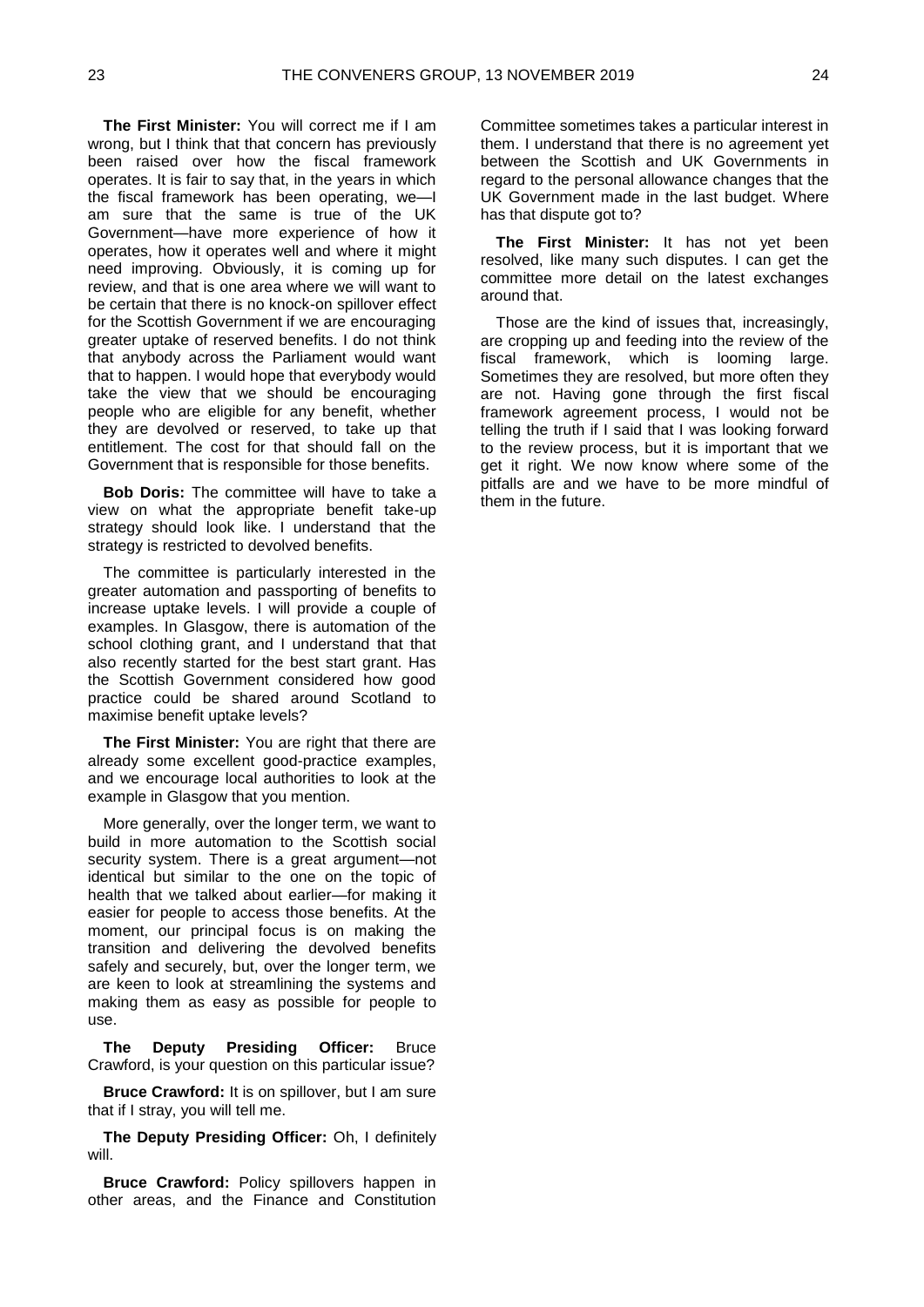## <span id="page-18-0"></span>**Local Government and Communities Committee**

#### 12:56

**James Dornan (Convener, Local Government and Communities Committee):** Section 2(3)(a) of the Domestic Abuse (Scotland) Act 2018 talks about behaviour that makes the victim

#### "dependent on, or subordinate to"

the perpetrator, for example by preventing access to money. In many, if not most, cases, that can be more damaging after the woman has gathered up the courage to leave her abuser. Recently, I chaired a round-table discussion with victims and support organisations, and the message about financial coercion came across loud and clear. What provisions are in the act to protect women from such on-going abuse, which sometimes continues for decades?

**The First Minister:** The whole thrust of the act is to make it more possible to address and treat as a criminal offence the behaviour that you are talking about. As you know, the objective of the act is to make it possible to address a "course of behaviour" that is designed to make someone's partner or ex-partner

"dependent on, or subordinate to"

them, by depriving the victim of freedom, restricting their ability to communicate with friends and family, or monitoring their daily activities. The kind of behaviour that you talk about—controlling or restricting access to money—is a key part of controlling behaviour. With the act, we were trying to ensure that the law can address such behaviour, because, previously, it often struggled to do so.

It is early days in the operation of the act. The latest figures are that there have been 13 convictions under the new law and a number of cases are proceeding through the courts at the moment. It will take a fair bit of time to fully understand the effects of the law, but the behaviour that you describe is exactly the kind of behaviour that is intended to be captured by it.

**James Dornan:** The main area of concern for people at the meeting that I mentioned was the need for institutions—from the civil courts to the police, from the Scottish Prison Service to local authorities, and from housing organisations to financial institutions—to recognise the controlling and abusive factors that are often present when dealing with financial coercion cases.

Your commitment to protecting vulnerable people, particularly women, is a matter of record. Therefore, I ask that your Government commits to working with me, victims and support organisations to put in place appropriate measures to change attitudes to financial abuse and coercion, just as has been done over the years to take the horrors of physical abuse from being a domestic issue behind closed doors to being recognised as a serious criminal offence, which is what it always was. Only once financial abuse and coercion is recognised as a damaging offence and measures have been put in place, can we truly say that we have done all that we can to support those women.

**The Deputy Presiding Officer:** You asked that the Government commits to working with you. I want to clarify whether you meant with the committee or you.

**James Dornan:** I meant that it would be for me to feed back to the committee.

**The Deputy Presiding Officer:** So not just a little meeting with you personally.

#### **James Dornan:** God forbid!

**The First Minister:** It is a serious point. The new law is important, because it rectifies a clear deficiency in the law. However, we have a much deeper and more fundamental job to do. I do not particularly like the term "culture change", but that is exactly what we are talking about here. We still have a situation where the kinds of behaviour that are now rightly criminalised by the 2018 act are not always recognised as the criminal offences that they are by the victims and perhaps even the perpetrators—although I am less worried about that—and certainly by the courts and the system. We had a public awareness campaign that accompanied the lead-up to the introduction of the act to try to begin the process, but there is a lot of work still to do on that. I would be happy to work with Mr Dornan and his committee to take that forward over the next period.

Obviously, the work on this whole agenda is far from complete. We have announced plans for protective orders to further protect victims of domestic abuse specifically around the issue of financial control. For example, that is one of the reasons why it is so important that we do not just have the single household payment in universal credit and that we have split payments. There is a whole load of work that we have to continue to do, but there is no doubt in my mind that the 2018 act makes a big difference and that, in itself, it will help with that culture change that we are trying to effect.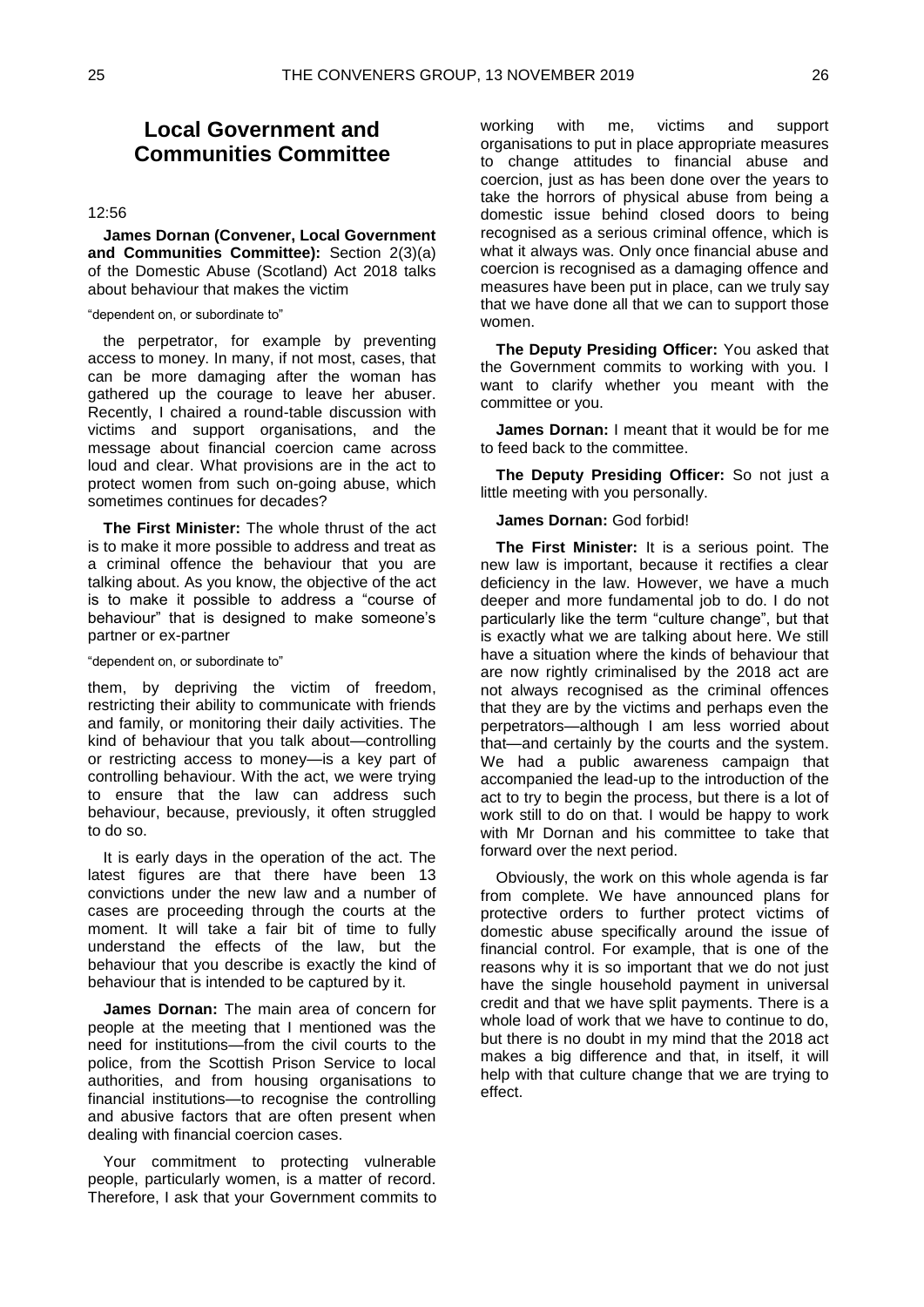## <span id="page-19-0"></span>**Rural Economy and Connectivity Committee**

#### 13:01

**Edward Mountain (Convener, Rural Economy and Connectivity Committee):** I remind members of my farming and fishing interests, as set out in my entry in the register of members' interests.

The committee is looking forward to the good food nation bill, which will come before us next year, I think. Can you give the committee some guarantee that procurement of good Scottish food for our schools, hospitals and prisons will be dealt with in that bill?

**The First Minister:** We are in the process of deciding on the exact content of the bill. We consulted on the broad proposals for it, and we are currently analysing the results of that. We will bring forward a bill over the period that we have set out.

I will not give commitments about particular provisions, but it is fair to say that the procurement of good healthy food for schools, hospitals and other parts of the public service is an important priority for us. That is not just because of the health benefits, but because the food and drink sector is one of the most successful parts of our economy, and we need to do everything that we can to boost our food producers' ability to sell into Scotland as well as to export their lovely food overseas.

**Edward Mountain:** One of the bills that was announced as part of the programme for government in 2016 was an inshore fisheries bill, which has disappeared. That has caused a certain amount of disappointment among fishers, environmentalists and communities. The situation is probably preventing new entrants from entering and the stopping of illegal dredging. Will the Government be able to deal with those issues, even though it is not bringing forward an inshore fisheries bill?

**The First Minister:** We committed to introducing new legislation for inshore fisheries management and we did preparatory work on that bill in 2016. However, something then happened in the middle of 2016—the Brexit referendum—which created a lot of uncertainty around future fisheries management and made it difficult to continue down that legislative track. There is no doubt that our ability to take decisions on future legislation has been heavily impacted by Brexit. Of course, the previous UK Government did not complete its Fisheries Bill during the previous session of

Parliament, and we do not know when another such bill will be introduced.

We have discussed with key stakeholders the approach that we are taking to inshore fisheries management. I stand to be corrected, and no doubt this will not be a universal position but, broadly speaking, our feeling is that there is an understanding of the position that the Government has taken. Although, for the reasons that I have just set out, we are not proceeding with the legislation at this stage, we have taken and will continue to take action that does not rely solely on legislation to improve inshore fisheries management.

For example, we have invested £1.5 million through the programme for government in modernising the inshore fleet. We are also progressing inshore fisheries pilots, which are developed through the regional inshore fisheries group network and are designed to take forward a more localised approach to fisheries management. We are trialling greater use of spatial management to benefit the whole country.

Although we are not introducing the legislation in the timescale that we originally proposed, we are taking other action and will continue to do so.

**Edward Mountain:** The committee recently heard about the announcement of the preferred bidder for the south and central contracts for the roll-out of the R100—reaching 100 per cent broadband programme. We were told that the north contract preferred bidder would not be announced until nearer to Christmas.

On the basis that we are just at the preferred bidders stage and that work will not start as soon as the contracts are awarded, are you still confident that you will achieve R100 by 2021, as you stated to Parliament?

**The First Minister:** As you said, we have announced the preferred bidder for central and south. There was more than one bidder for the north lot. We will confirm the preferred bidder soon—very soon, I hope. It is still our intention to have contract signature in this calendar year.

We want to deliver on the commitment that we made, but we will set out the precise delivery timescales when we have contract signature, because to set out the timescales before then would be to do things the wrong way round. I am sure that the timescales will be subject to great scrutiny by your committee and by Parliament.

The R100 programme is the biggest of its kind anywhere in the UK. It is complex, and we have to get it right. It is a £600 million programme, of which I think 97 per cent is being funded directly by the Scottish Government, despite arguably—or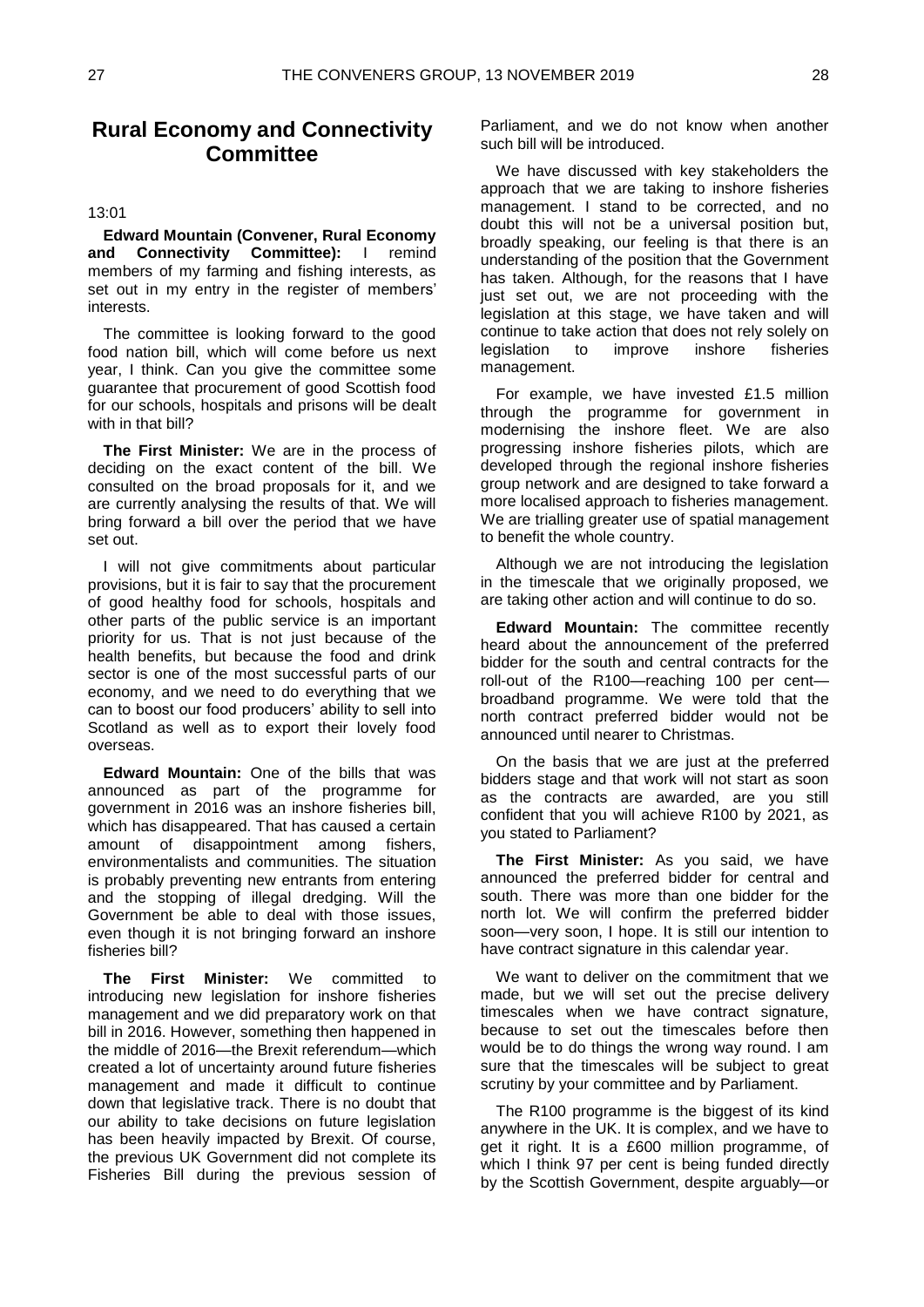inarguably, some would say—the matter being reserved.

This is big—it will get next-generation, futureproofed broadband infrastructure to 100 per cent of premises across the country. We are absolutely committed to delivering that, and at speeds that are way in advance of anything else that is being proposed across the UK.

**Edward Mountain:** So you are still confident.

**The First Minister:** Look—I have set out the position. I am absolutely committed to the programme, which is hugely important. We were talking about the importance of transport to the economic development of rural Scotland in particular. There is no doubt at all that broadband infrastructure is just as vital in many respects, so I am absolutely committed to the programme. I think that the £600 million investment is a sign of that. We have to get the contracts right. It is complex and we will continue to take it forward. When we have contract signature, which—as I say—we hope will happen in this calendar year, we will be able to set out the precise delivery timescales for Parliament to scrutinise properly.

## <span id="page-20-0"></span>**Equalities and Human Rights Committee**

#### 13:07

**Ruth Maguire (Convener, Equalities and Human Rights Committee):** Just a few months ago, Jackie Kay, the Scots makar, said that Scotland had to "grow up" about racism. She commented that the

"history of slavery is not part of Scotland's national curriculum, so there is widespread ignorance across the country of its active role in slavery."

Last month, the Coalition for Racial Equality and Rights—CRER—wrote an open letter to our Parliament, criticising the lack of focus on race over the past 20 years. CRER looked at chamber debates and the work of committees and found that, overall, race is discussed much less now than it was in the early days of the Parliament. It pointed out that

"Over the past two decades, there have been only five Chamber Debates ... on race alone, with an eleven year gap between a debate on Race Equality led by the Minister for Communities in June 2006 and one held in December 2017, led by the Cabinet Secretary for Communities, Social Security, and Equalities."

CRER rightly questions why that is. Could it be the joining of the equality strands in the Equality Act 2010 or the lack of black and minority ethnic representation in our Parliament? Is it because the Scottish Government is not undertaking work on race that can be scrutinised? CRER writes:

"Two decades later, BME groups still experience significant inequalities and disparities across all areas of public life"

in Scotland,

"from employment, to housing, to education, to justice. Nearly a quarter of those living in Scotland believe there is sometimes a good reason to be prejudiced against certain groups."

CRER asks—and I am asking you, First Minister—

"Isn't this Scotland, 20 years on, entitled to strong leadership from politicians and an acknowledgement that racism exists in our institutions and structures?"

**The First Minister:** I would never seek to suggest that racism does not exist in Scotland, in broader society as well as in different institutions. I believe that it does and I believe that we all have a serious obligation to both acknowledge that and tackle it.

Your question throws up many different issues, which I will try to run through as quickly as possible.

The Scottish Government does a great deal of work on equality generally and on different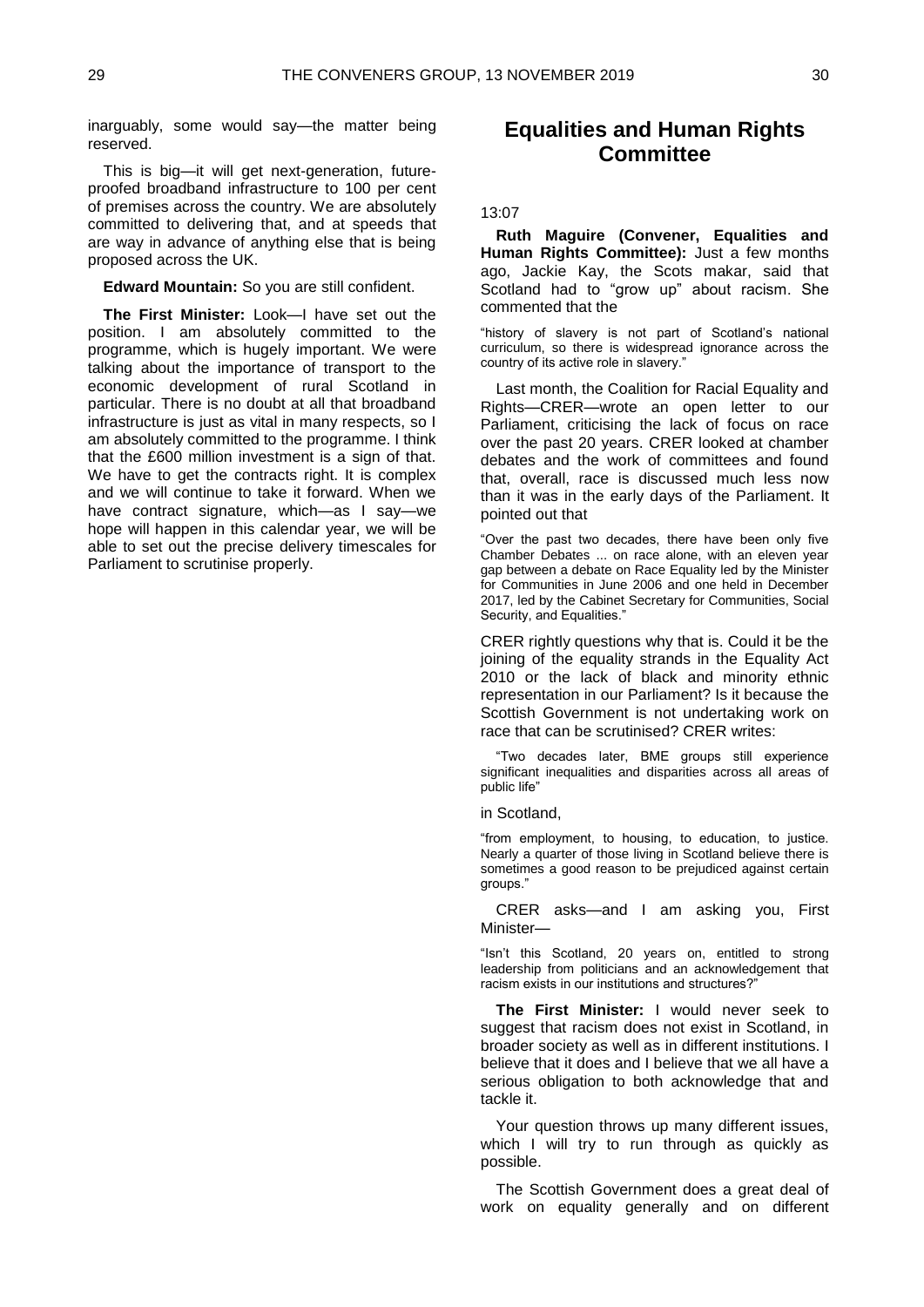aspects of equality. I would be happy to look at whether we can bring a particular debate to Parliament, although I think that the issue is more fundamental than that in many different respects.

You talk about BME representation in Parliament, and we still have a mountain of work to do on that. It is for all our political parties to take that seriously, and we all have work to do on it. There are still a number of barriers to BME communities in terms of access to services and employment that need to be dealt with systematically.

More generally—and this is something I will not be alone in feeling some discomfort about—at no point in the past 20 years could we have said confidently that we have dealt with racism in Scotland. Such complacency would always have been misplaced and wrong. Jackie Kay was right to jolt everybody out of any sense of complacency around the issue.

Nevertheless, in more recent times, there has been a sense that we have all been called on to question whether the progress that we had taken for granted in Scotland, as well as across the UK and further afield, meant that things were going in the right direction. Some people definitely feel a sense of renewed licence to articulate racist attitudes and voice racist slurs. I am absolutely not pointing the finger at anybody or any political party, but the general tenor of our political debate risks taking us backwards.

We should never have been complacent during the past 20 years, but we now have to take a hard look at ourselves in the mirror and decide that we have to give much more priority and leadership to the issue.

**Ruth Maguire:** May I ask a supplementary question, Presiding Officer?

**The Deputy Presiding Officer:** Yes. I nodded to you to proceed. I must have been too subtle—I am not good at being subtle.

**Ruth Maguire:** The Coalition for Racial Equality and Rights has written to my committee, asking us to scrutinise the Scottish Government's race equality action plan, following the publication of a year 1 progress update. We will do that during the next few weeks.

As you know, First Minister, the action plan covers a range of themes: employment, health, housing, participation and representation, and community cohesion. What oversight do you have of the action plan? Are you content with or concerned about its progress?

**The First Minister:** We monitor its progress carefully. Ruth Maguire will know this, but, for the benefit of everybody else here, the race equality action plan sets out the actions that we will take

during the current parliamentary session. Back in 2017, we appointed Kaliani Lyle as our independent race equality adviser to provide advice and challenge to help us to advance race equality and tackle racism. In some respects, the action plan responds directly to the recommendations that she made. In the two years since it was published, some progress has been made, but there is still a lot to do.

In terms of the oversight within the Government, the programme board is chaired by the director general for education, communities and justice, and the board has a strong governance structure in place. The next update report is due in March 2020, I think, which is very soon. It will set out the progress that has been made and the work that is under way to take forward actions in the areas in which we still have work to do.

The scrutiny that you have talked about your committee applying will be a useful part of that process.

**The Deputy Presiding Officer:** Do you have another question?

**Ruth Maguire:** I have another two questions, if that is all right.

**The Deputy Presiding Officer:** Another two? I am not sure. We will hear the next one, anyway.

**Ruth Maguire:** I am still on time.

A further open letter on racism, which was signed by 80 signatories including activists, community workers, academics and educators, draws attention to the difference between colourbased racism and racism that is faced by white migrant groups. It calls for discussions on race to

"recognise that whilst discrimination and xenophobia faced by white migrant groups must be tackled, for most of these groups, this will reduce over generations. The perception of whiteness will eventually confer an advantage; at the very least, the advantage of freedom from the impact of skin colour based stereotypes, prejudice and hatred."

The letter asks that those who have influence, including politicians, seek to understand race and racism beyond legal definitions in the Equality Act 2010, which protects people from discrimination on the grounds of colour, nationality and ethnic or national origins. It also calls for evidence-based policy approaches to take account of the history of racialisation and current experience of discrimination that creates worse outcomes for people from specific ethnic backgrounds in specific areas of life.

First Minister, what is your response to the signatories to that letter? Do you think that it represents fair criticism of the Scottish Government and other institutions in Scotland?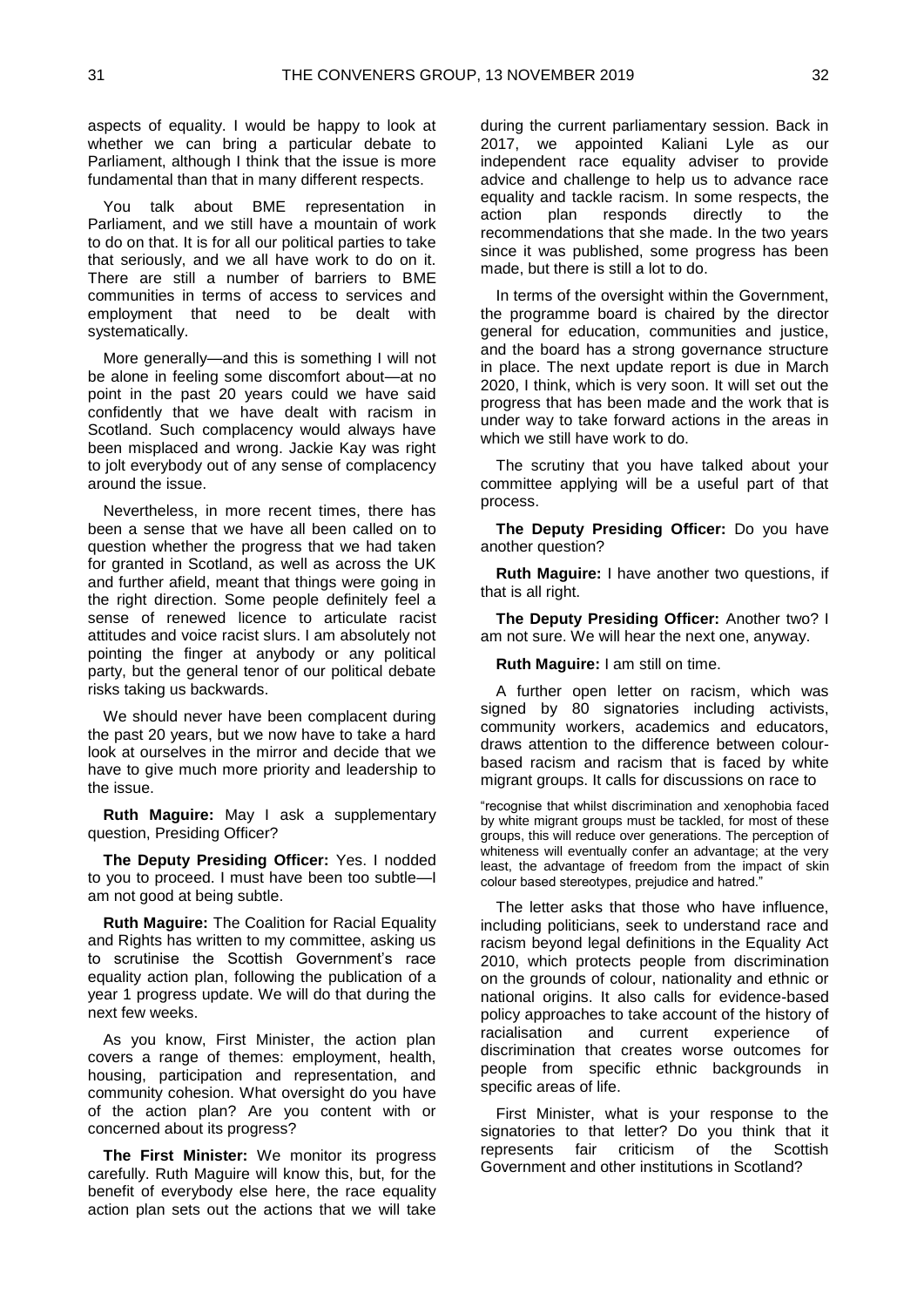Just in case the Presiding Officer does not let me back in—

**The Deputy Presiding Officer:** Excuse me! You have put your questions, Ms Maguire. As we have time, I am going to let other members in. Bob Doris has a supplementary question, after which we will move to open supplementaries. You can come in at that point, Ms Maguire, so do not overegg it.

**Ruth Maguire:** Okay.

**The First Minister:** I would be happy to look at the letter that has 80 signatories to it, to take it very seriously and to make sure that a detailed response is given, if the Government has not yet responded to it.

Obviously, I will want to consider the letter in detail before saying whether I think that the criticisms are entirely fair, because I do not know exactly what they are. In general, though, it raises the really important issue that, as well as understanding racism and discrimination in their historical context, we must understand how different people and groups experience discrimination currently.

I have a strong constituency interest in the issue. In my constituency, on the south side of Glasgow, there is now a very large and wellestablished immigrant population from Pakistan and India, a smaller African immigrant population and a more recent immigrant population from eastern European countries, and there are obvious signs of their different experiences of discrimination. In some cases that will erode over time, but in others it is less likely to. We must understand that multilayered complexity and make sure that our responses to the issue reflect it. I am keen to engage with the signatories to the letter to make sure that our action plan and the actions that we are taking are geared to reflecting that complexity.

**The Deputy Presiding Officer:** Bob Doris has a supplementary question.

**Bob Doris:** I thank Ruth Maguire for raising the issue, which brings into play some evidence that the Social Security Committee received on benefits take-up. One of the challenges that academics face in carrying out research is estimating who is entitled to benefits in the first place and what the projected take-up would look like. One of the surveys in that area is the HAGIS—healthy ageing in Scotland—survey, which is carried out among those who are 50 and above. A variety of other household surveys are carried out, too.

However, our committee is not clear about what account is taken of age, gender and ethnic group, and we are keen to make sure that we capture

that data properly. We would like more information about that, so perhaps the Government could get back to us. It is challenging to get the data in the first place, and it is even more challenging to make sure that it is accurate. It would be helpful for our committee to know whether that data has been equality proofed.

**The First Minister:** I do not have that information to hand, but I will make sure that it is provided.

Whether we are talking about the provision of services, the provision of information, access to services or the take-up of benefits, we cannot have a one-size-fits-all approach. I apologise for going back to my constituency experience but, in parts of the constituency that I represent, a onesize-fits-all approach is not suitable for anything. Whether we are talking about the provision of information on the days on which people's bins are collected or on how to access health services, consideration has to be given to doing that in a multilingual way and in different formats.

Thankfully—this is a good thing—we live in an increasingly diverse society, and we must make sure, in a proactive way, that people can access services on an equitable basis. We must also understand the impacts of that on discrimination, prejudice and racism. That is really important work if we are to give substance to the rhetoric that we want to have one Scotland, where people are respected and can access services and be treated with dignity regardless of their background.

**The Deputy Presiding Officer:** That concludes that round of questions.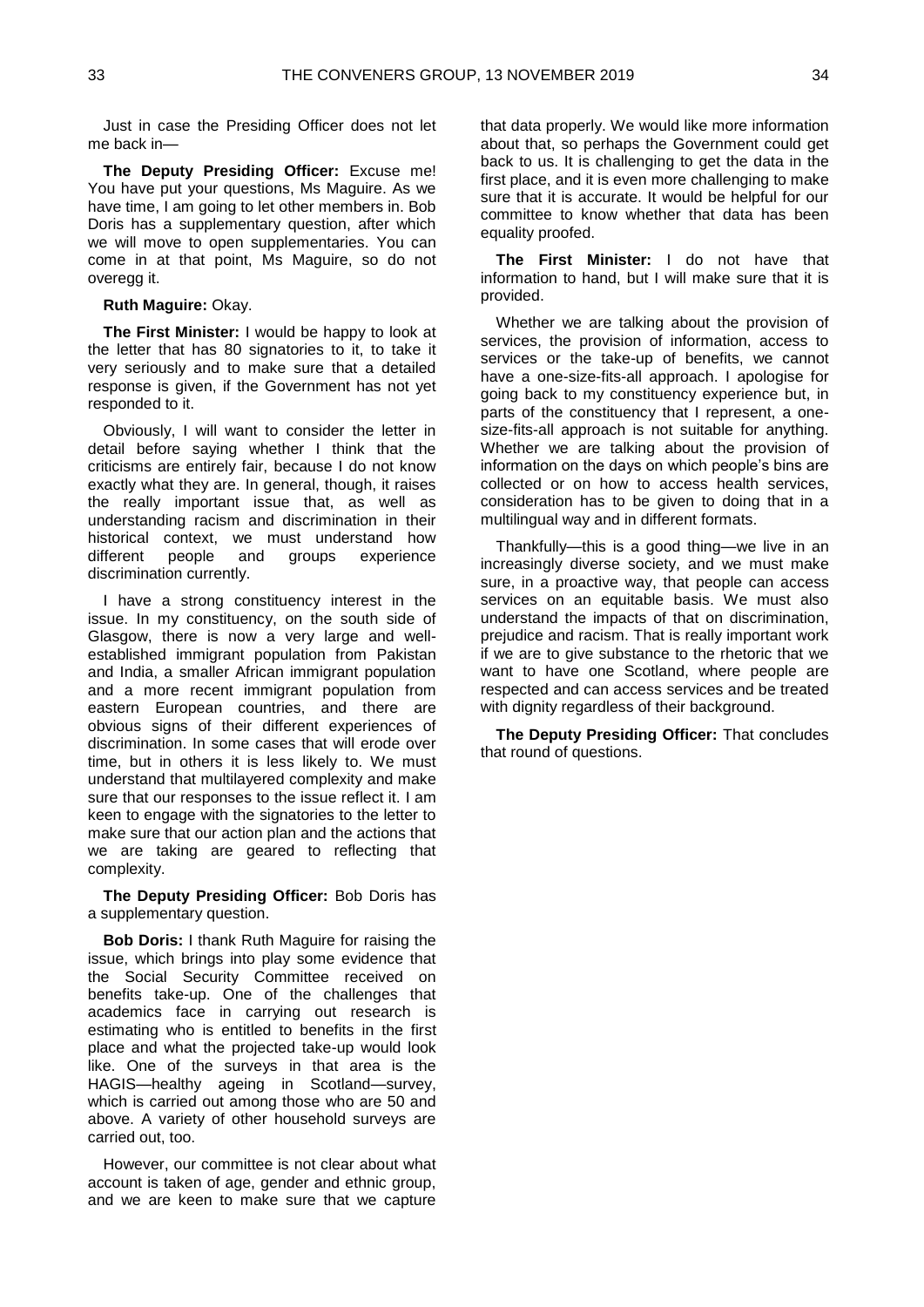## <span id="page-23-0"></span>**Supplementary Questions**

13:19

**The Deputy Presiding Officer:** Earlier, I cut Gillian Martin short, as I did not realise that she wanted to ask another question. She can now ask it, as long as it is on her committee's remit. Do any other members want to ask supplementaries? Gillian Martin will be followed by Margaret Mitchell, Joan McAlpine and the indomitable Ruth Maguire, who wants to ask the question that I did not let her ask.

**Gillian Martin:** Thank you, Presiding Officer; I am grateful for getting a second stab at this.

Following the passage of the Climate Change (Emissions Reduction Targets) (Scotland) Act 2019, the Government has to quickly produce an updated climate change plan, which must be published by next April. However, we know that Scotland can reach its targets only if the UK Government reaches its targets, too. Our targets are more stretching than those of the UK Government, and we are in a position in which the UK Environment Bill and the actions on the part of the UK Government that might have been in the pipeline to address climate change have fallen as a result of the general election and other things that are getting in the way. What effect will that have on our ability to put in place our plans to address our targets?

**The First Minister:** I think that that is less of an issue in the immediate term, but it will become an increasing issue as we journey towards the target dates. There is no doubt that delays in environmental legislation as a result of the current political situation in Westminster do not help us. In the immediate term, I would also point to the lack of certainty for people involved in renewable technology, particularly in the onshore wind sector—we desperately need onshore wind projects to get routes to funding again. Those and other short-term issues—such as the proposal to triple VAT on home solar power systems—hinder our plans.

On the longer-term position, there are things that we need the UK Government to do if we are to be able to meet our targets—you can see that if you read the report of the UK Committee on Climate Change. Roseanna Cunningham has been open with Parliament about that. The key things that the Committee on Climate Change set out concerned decarbonisation of the gas grid, which we cannot do unilaterally; carbon capture and storage, in relation to which there needs to be proper investment and prioritisation by the UK Government; and the timetable for moving to electric and low-emission vehicles, in relation to which the UK Government must match the kind of

timescale that the Scottish Government is committed to. There is, undoubtedly, a strong crossover on those issues.

I would hope that, particularly as we enter the lead-up to the 26th conference of the parties in Glasgow next year, we can set party policy aside, because the issues that we face transcend party politics, and that we can achieve a genuinely coordinated and joined-up approach. It is important for us to continue to encourage that to happen, and I hope that your committee will take a close interest in such linkages, as well.

**Margaret Mitchell:** I have a question about third sector funding in relation to community justice. Clearly, funding for the third sector and the voluntary sector is vital to ensuring the success of community-based alternatives to prison. However, currently, the vast majority of third sector funding goes through local authorities, whose organisations are competitors with third sector organisations, and local authorities have a vested interest in retaining that funding in-house. That is the case despite the fact that the third sector is better placed than those local authority organisations to carry out community justice work, because of its expertise, experience and flexibility. Will the First Minister commit to addressing that blatant unfairness in the forthcoming budget?

**The First Minister:** We will consider that point. Obviously, there is often pushback when the Government seeks to take funding streams that go to local government and redirect them to other areas, and people across the Parliament will take different views on that. The issues involved are not necessarily straightforward, but I am happy to have an open discussion if people put forward proposals about how we can fund things differently. We have ring fenced £100 million funding in our budget for criminal justice social work services.

Largely as a result of my experience as health secretary, I am an advocate of the fact that third sector organisations are often better placed than local authority organisations, and are often more innovative in the solutions that they put forward.

The Scottish Government has protected the direct funding that we give to third sector organisations. I cannot dictate how councils choose to use their budgets and, as I said, any proposals to redirect funding for council budget lines can be controversial. However, there is a debate to be had there, and I am happy for the Government to engage in it.

**Joan McAlpine:** Earlier, we talked about the fact that a no-deal exit from the EU was definitely not off the table. In October, the Scottish Government brought out a document on no-deal preparations, and you have talked about initiatives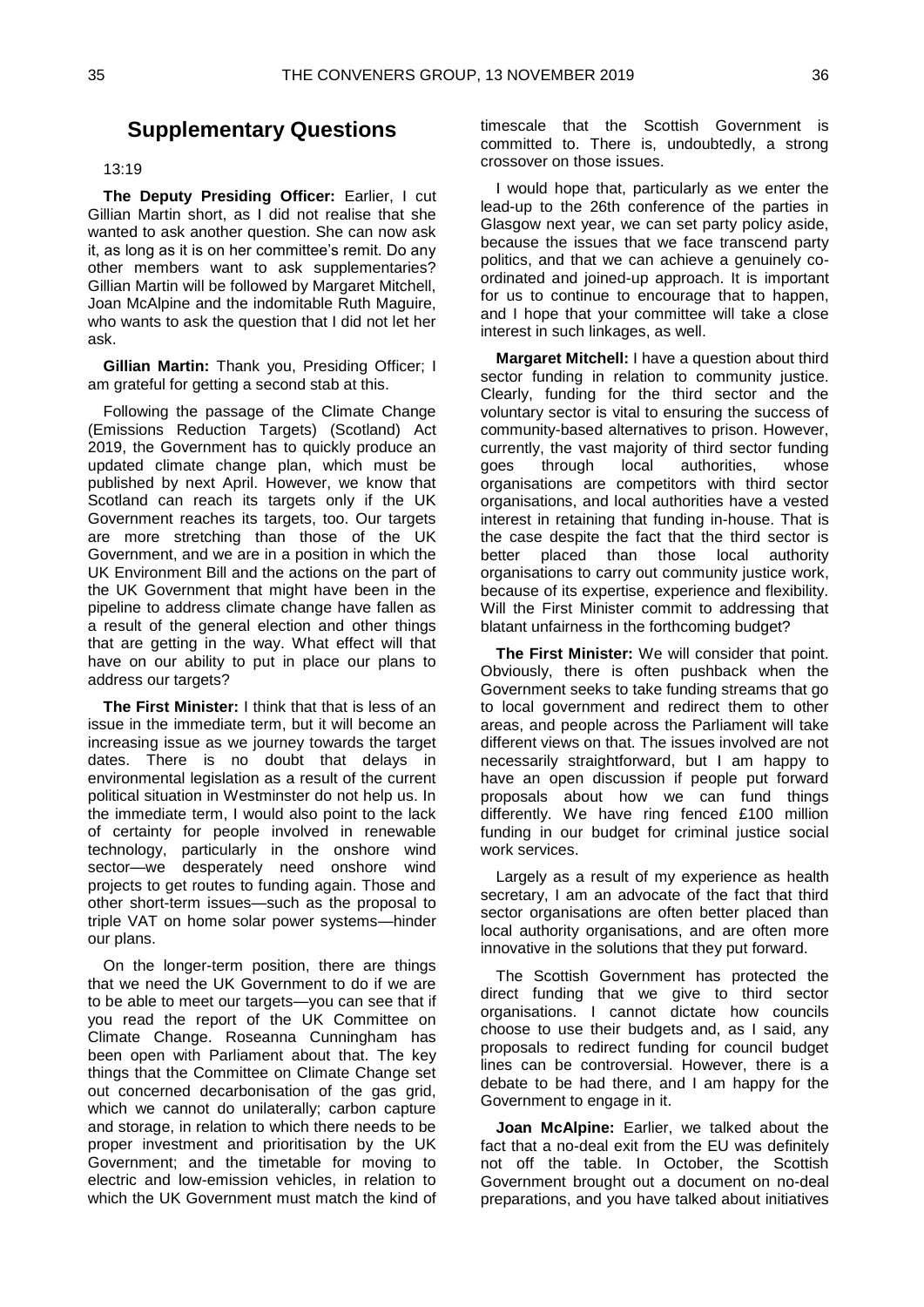such as repurposing the old port in Stranraer as a lorry park if there is more traffic from Northern Ireland. The document also mentions that there could be an increase in smuggling and even organised crime in the south-west of Scotland, including at Stranraer and Cairnryan. What preparations have been put in place for that eventuality? What would be the implications for the south-west of Scotland of the withdrawal agreement going ahead with the Northern Ireland protocol in place?

**The Deputy Presiding Officer:** Well, it is on the edge. The south of Scotland got a couple of mentions, but the questions are to do with Brexit and, in fairness, the matters relating to Northern Ireland and Scotland are relevant.

**The First Minister:** I obviously respect your ruling on these matters.

**The Deputy Presiding Officer:** I was chewing it over.

**The First Minister:** Under a no-deal scenario, there will definitely be the risk of increased crime and smuggling around Stranraer and the points of access from Northern Ireland. The Cabinet Secretary for Justice and I have had discussions with the police about that, but I will not go into detail about what the police would seek to do to mitigate and deal with any risks—those are operational matters for the chief constable and the police. Such issues have been under close and regular discussion and, if the prospect of a no-deal Brexit comes back, they will be discussed again. Although we have, in effect, paused no-deal planning, all the plans are still there and will be reactivated very quickly should we consider at any stage that we are heading in that direction.

On the Northern Ireland protocol, I do not in any way begrudge or oppose Northern Ireland having the arrangement that it needs to protect peace and the Good Friday agreement. However, I have an acute concern about the competitive disadvantage that Scotland would be at if Northern Ireland were to, in effect, still be in the single market and the customs union. As First Minister, I spend a lot of my time talking to potential inward investors. We are in a competitive marketplace for inward investment, and often Belfast will be competing with Glasgow or Edinburgh on big investment decisions. If Belfast has special access to the European single market, that will have a serious impact on our ability to attract investment. Party views on Brexit aside, everybody who cares about the future health of the Scottish economy should be seriously worried about that.

**The Deputy Presiding Officer:** I call Ruth Maguire to speak lastly—and, I hope, briefly.

**Ruth Maguire:** What is the First Minister's message to BME members of our community in Scotland who feel that progress on equality and removing the systematic barriers that we have spoken about is painstakingly slow? Do you agree that the criticisms that we discussed earlier should shame us all into action?

**The First Minister:** For as long as any part of our broader community in Scotland faces discrimination, prejudice, racism or systematic barriers to fulfilling people's potential, we should all take addressing those issues as a personal responsibility. As First Minister, I recognise my special responsibility to show leadership. My message is that those communities should see me and the Scottish Government as an ally, and that our door is open to ensure that we have the right dialogue and conversations, in order to do the things that we need to do.

Representation is not the only part of the issue, but it is a big part, which takes us more into the political sphere. I think that this is the third time that I have mentioned my constituency experience, but I think—there might be some challenge to this—that I represent the most diverse constituency in the whole of the country, so I see many of the issues up close on a day-today and week-to-week basis. I hope that that gives me a deeper understanding, but it also makes me more determined that we address such issues no matter how difficult or complex they are. We have to give meaning to what all of us want to see in Scotland, which is a country where people are valued for who they are, regardless of where they come from or the colour of their skin.

**The Deputy Presiding Officer:** That concludes questions. Do you wish to make any closing remarks, First Minister?

**The First Minister:** I do not think so. I am scared that I would be ruled out of order if I strayed off topic.

**The Deputy Presiding Officer:** You could always try. I thank the First Minister, and my colleagues for their questions.

*Meeting closed at 13:29.*